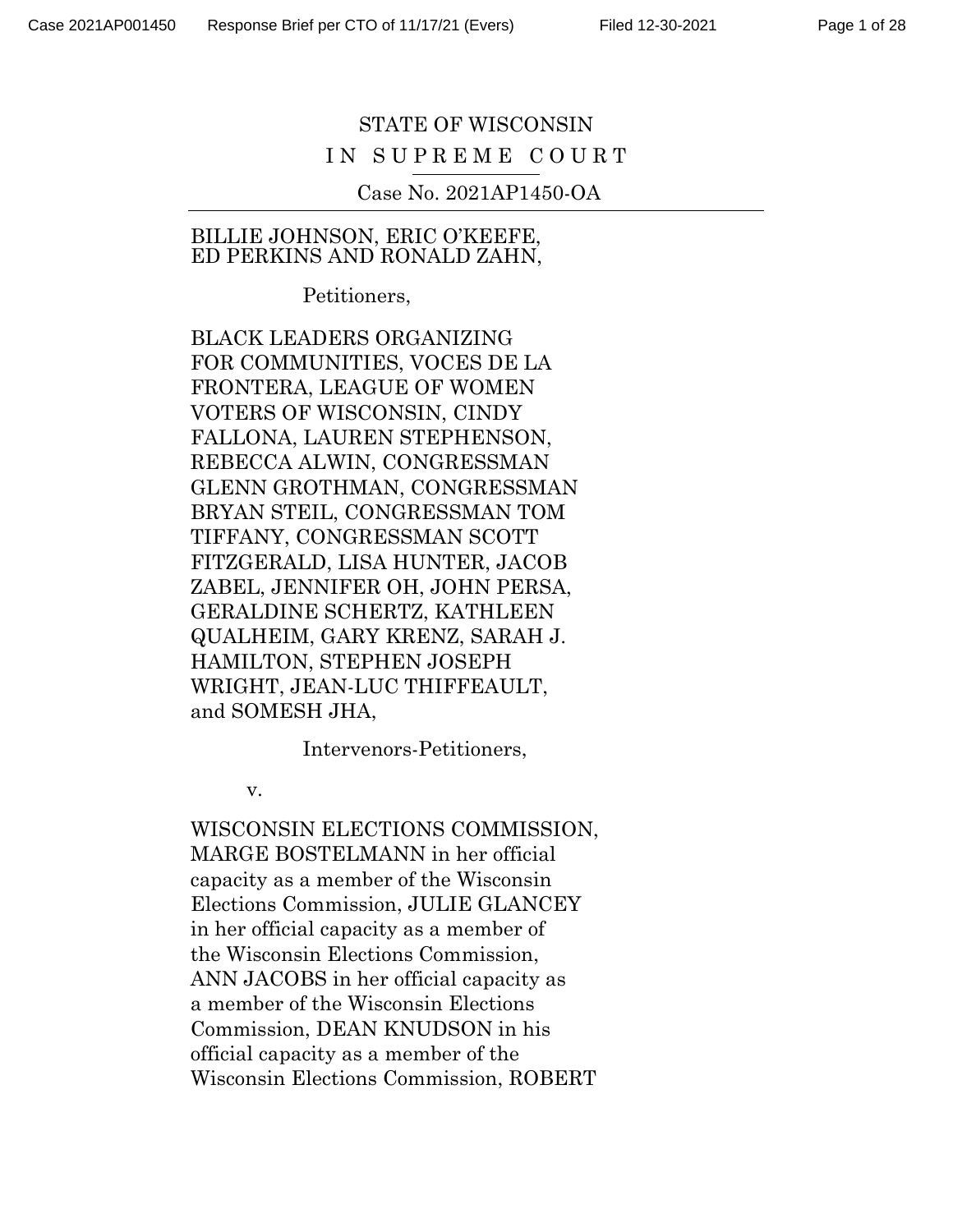SPINDELL, JR. in his official capacity as a member of the Wisconsin Elections Commission and MARK THOMSEN in his official capacity as a member of the Wisconsin Elections Commission,

Respondents,

THE WISCONSIN LEGISLATURE, GOVERNOR TONY EVERS, in his official capacity, and JANET BEWLEY Senate Democratic Minority Leader, on behalf of the Senate Democratic Caucus,

Intervenors-Respondents.

## ORIGINAL ACTION

## **GOVERNOR TONY EVERS'S RESPONSE BRIEF ON PROPOSED MAPS**

JOSHUA L. KAUL Attorney General of Wisconsin

ANTHONY D. RUSSOMANNO Assistant Attorney General State Bar #1076050

BRIAN P. KEENAN Assistant Attorney General State Bar #1056525

Attorneys for Governor Tony Evers

Wisconsin Department of Justice Post Office Box 7857 Madison, Wisconsin 53707-7857 (608) 267-2238 (ADR) (608) 266-0020 (BPK) (608) 294-2907 (Fax) russomannoad@doj.state.wi.us keenanbp@doj.state.wi.us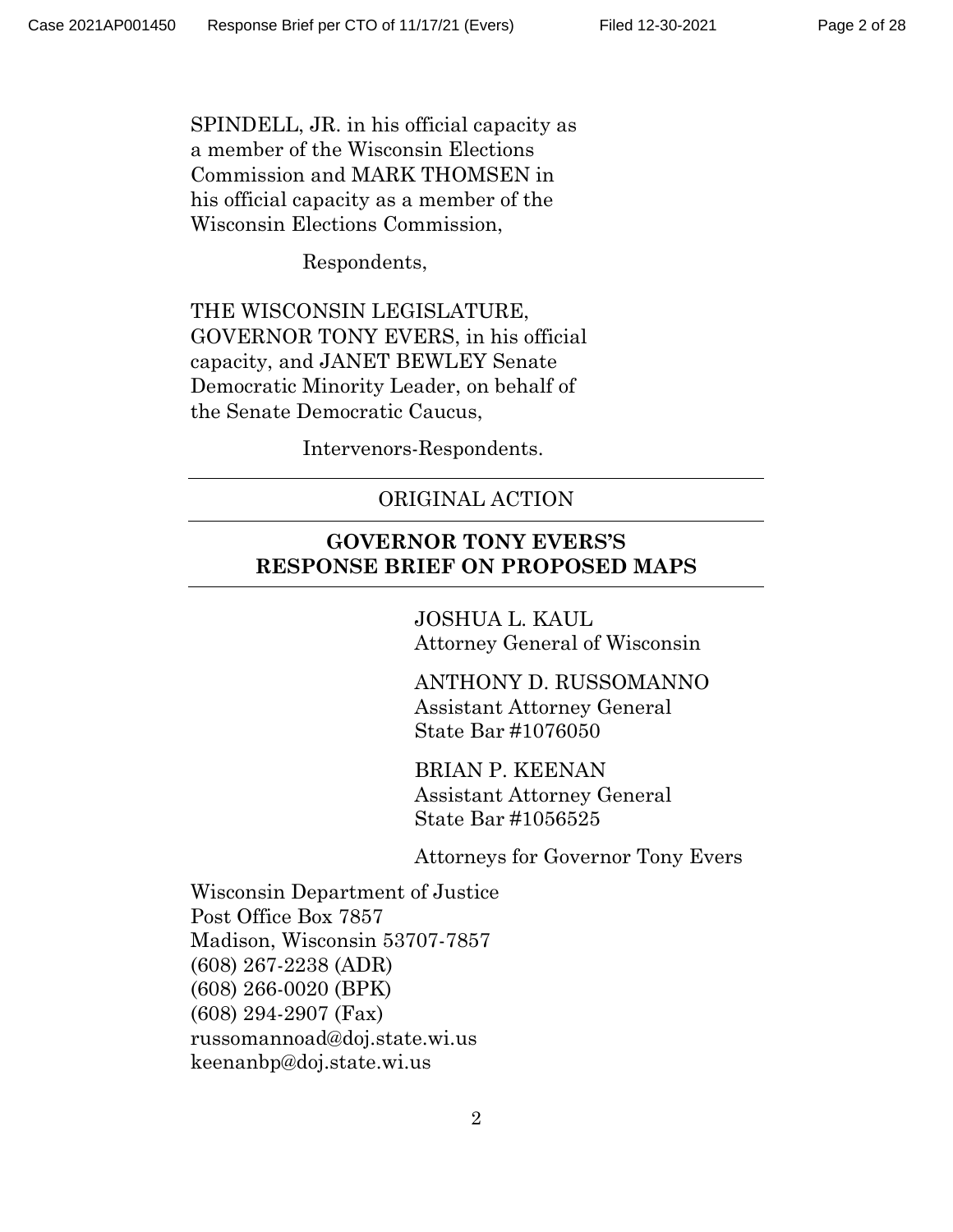# **TABLE OF CONTENTS**

| <b>TABLE OF CONTENTS</b> |                                                                                                                                                                      |                                                                                                                                                                                       |  |  |
|--------------------------|----------------------------------------------------------------------------------------------------------------------------------------------------------------------|---------------------------------------------------------------------------------------------------------------------------------------------------------------------------------------|--|--|
|                          |                                                                                                                                                                      |                                                                                                                                                                                       |  |  |
| ARGUMENT                 |                                                                                                                                                                      |                                                                                                                                                                                       |  |  |
| Ι.                       | The Governor's proposed Assembly and<br>Senate maps should be adopted because<br>they outperform all others on the "least-<br>changes" mandate and otherwise satisfy |                                                                                                                                                                                       |  |  |
|                          | А.                                                                                                                                                                   | The Governor's proposed maps<br>have the best "core retention" of                                                                                                                     |  |  |
|                          | В.                                                                                                                                                                   | The Governor's proposed state<br>legislative maps are similar to the<br>Legislature's on other measures                                                                               |  |  |
|                          | $C$ .                                                                                                                                                                | The<br>Governor's proposed<br>Assembly and Senate maps                                                                                                                                |  |  |
|                          |                                                                                                                                                                      | 1.<br>The Governor's<br>maps<br>comply with one-person-                                                                                                                               |  |  |
|                          |                                                                                                                                                                      | 2.<br>The Governor's proposals<br>comply with the Voting<br>Rights Act, while the<br>Legislature's maps risk                                                                          |  |  |
|                          | D.                                                                                                                                                                   | Governor's proposed<br>The<br>Assembly map better satisfies the<br>constitutional compactness<br>than the<br>requirement<br>Legislature's map, and the<br>Governor's maps comply with |  |  |
| П.                       |                                                                                                                                                                      | The Governor's congressional plan also<br>outperforms on "least changes" and<br>satisfies the other legal requirements,                                                               |  |  |
|                          | А.                                                                                                                                                                   | The Governor's proposed<br>congressional map outperforms                                                                                                                              |  |  |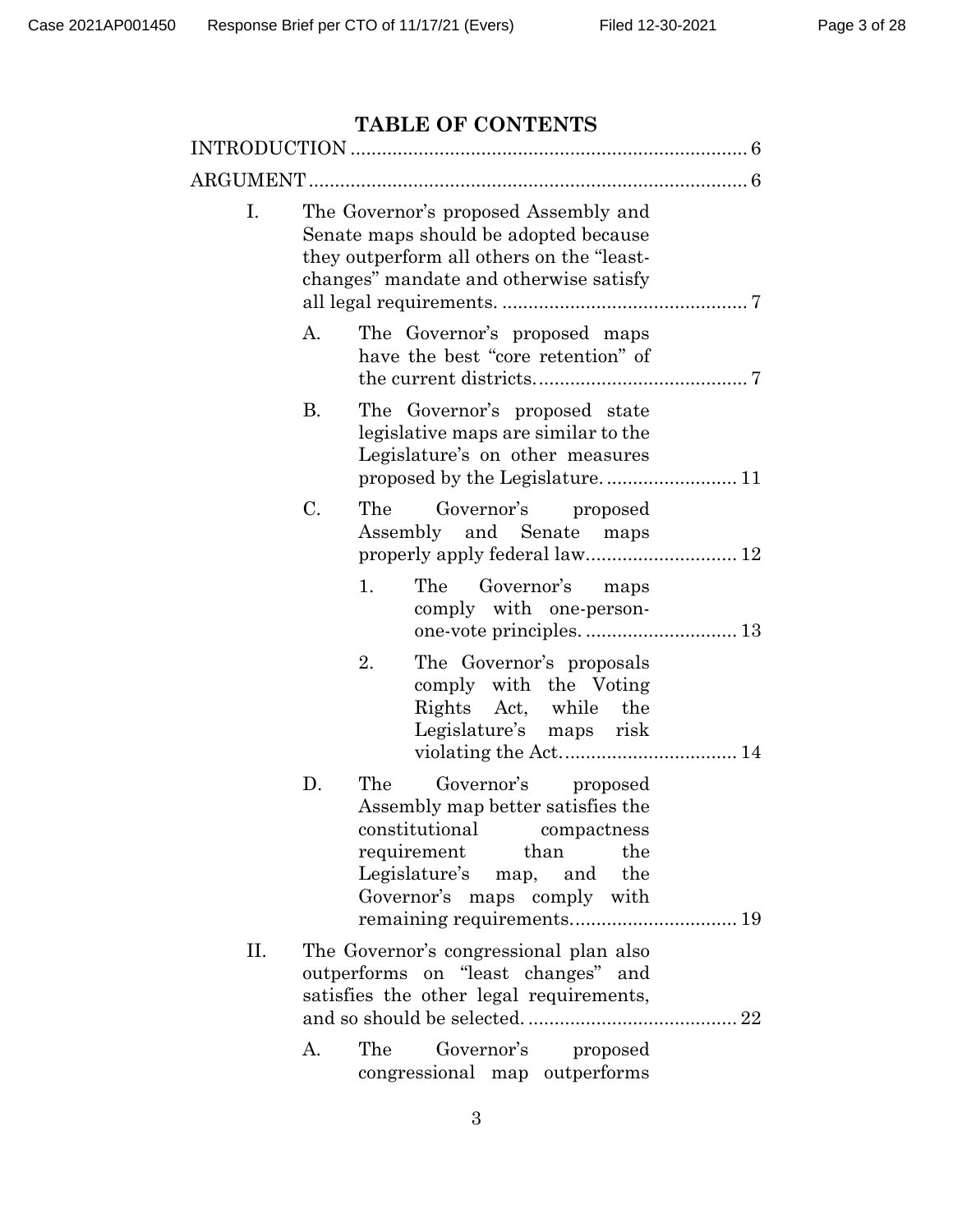| on the key "core retention"                                                                                                |
|----------------------------------------------------------------------------------------------------------------------------|
| The Governor's proposed<br><b>B.</b><br>congressional map complies<br>equally well with federal law<br>requirements as the |
| C.<br>The Congressmen's resort to non-<br>legal justifications cannot support<br>their departure from "least"              |
|                                                                                                                            |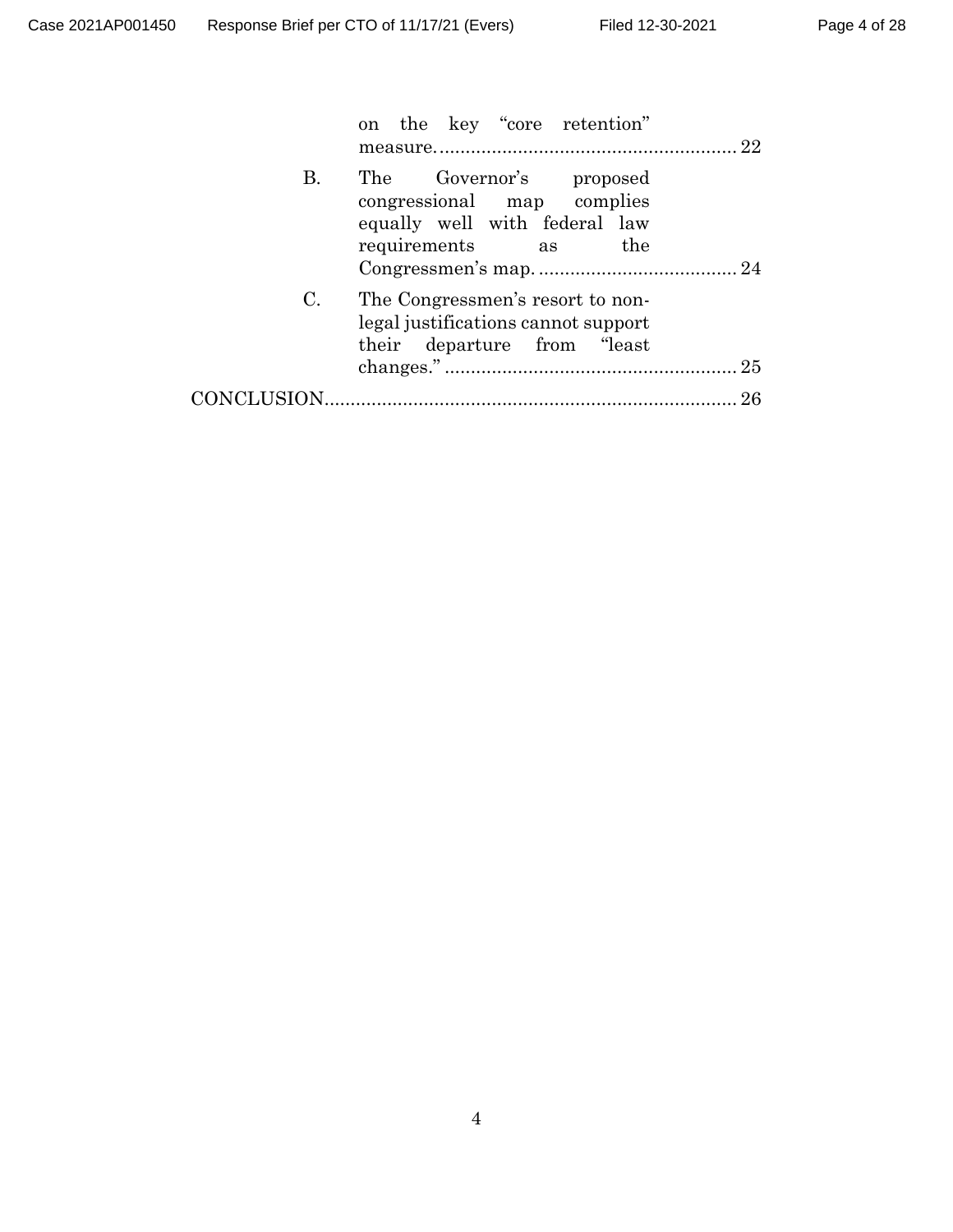# **TABLE OF AUTHORITIES**

# **Cases**

| Baldus v. Members of Wisconsin Gov't Accountability Bd.,                                           |
|----------------------------------------------------------------------------------------------------|
| <i>Baumgart v. Wendelberger, No. 01-C-0121,</i><br>2002 WL 34127471 (E.D. Wis. May 30, 2002) 8, 13 |
| Essex v. Kobach,                                                                                   |
| Evenwel v. Abbott,                                                                                 |
| Johnson v. De Grandy,                                                                              |
| League of United Latin Am. Citizens (LULAC) v. Perry,                                              |
| State ex rel. Lamb v. Cunningham,                                                                  |
| State ex rel. Reynolds v. Zimmerman,                                                               |
| Thornburg v. Gingles,                                                                              |
| Wisconsin State AFL-CIO v. Elections Bd.,                                                          |
| <b>Statutes</b>                                                                                    |
|                                                                                                    |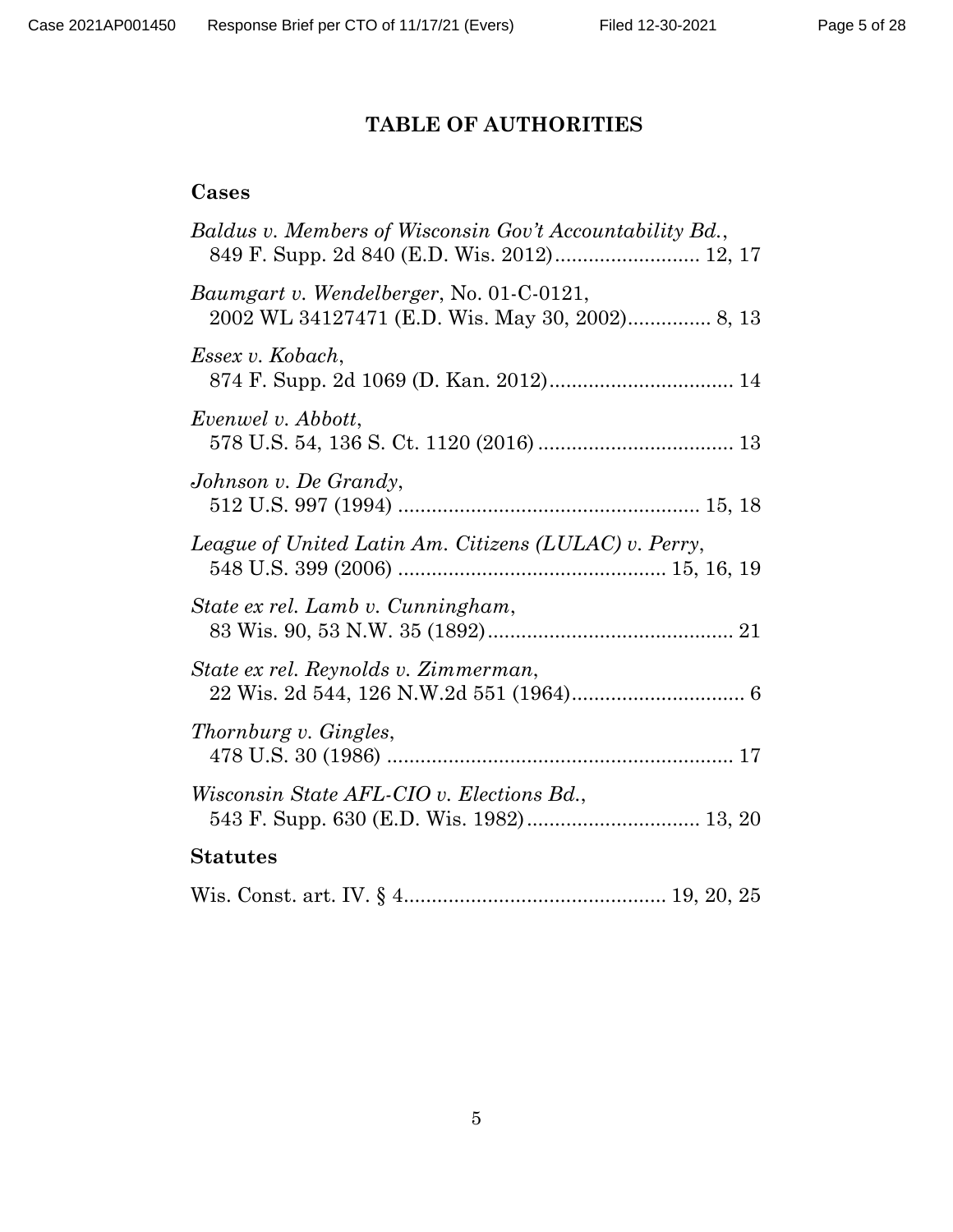#### **INTRODUCTION**

This Court ruled that demonstrating "least changes" is the "primary concern" in these proceedings, and that other considerations would only come into play if several maps equally met that requirement. *Johnson v. Wisconsin Elections Commission*, 2021AP1450-OA, Nov. 30, 2021, Opinion ¶ 81 (Bradley, R., J.); *id.* ¶¶ 83, 87 (Hagedorn, J., concurring) (hereinafter "Op."). The Court now has the parties' submissions, and they are not equal on the key "least changes" measure. Rather, the Governor's proposals significantly outperform the others and also comply with all other legal requirements. That is decisive.

Rather than best satisfying the measure it proposed, the Legislature attempts to steal a base: it asserts that its proposal is entitled to special weight just because it is the Legislature's. (Leg. Opening Br. 6–7, 30.) However, this Court already explicitly rejected that proposition: the Legislature's proposed maps "are mere proposals deserving no special weight." Op. ¶ 86 n.15 (Hagedorn, J., concurring); *see also id.* ¶ 72 n.8 (Bradley, R., J.). The Legislature not only ignores this Court's decision but also that the Governor, just as much as the Legislature, is jointly responsible for redistricting. *State ex rel. Reynolds v. Zimmerman*, 22 Wis. 2d 544, 557–59, 126 N.W.2d 551 (1964).

Applying this Court's criteria, the Governor's proposed maps should be selected.

#### **ARGUMENT**

As set out by this Court, "least changes" governs, allowing for only legally "necessary" deviation. Op. ¶ 81 (Bradley, R., J.); *id.* ¶¶ 85, 87 (Hagedorn, J., concurring). That means that, *if* two sets of maps "have equally compelling arguments for why the proposed map most aligns with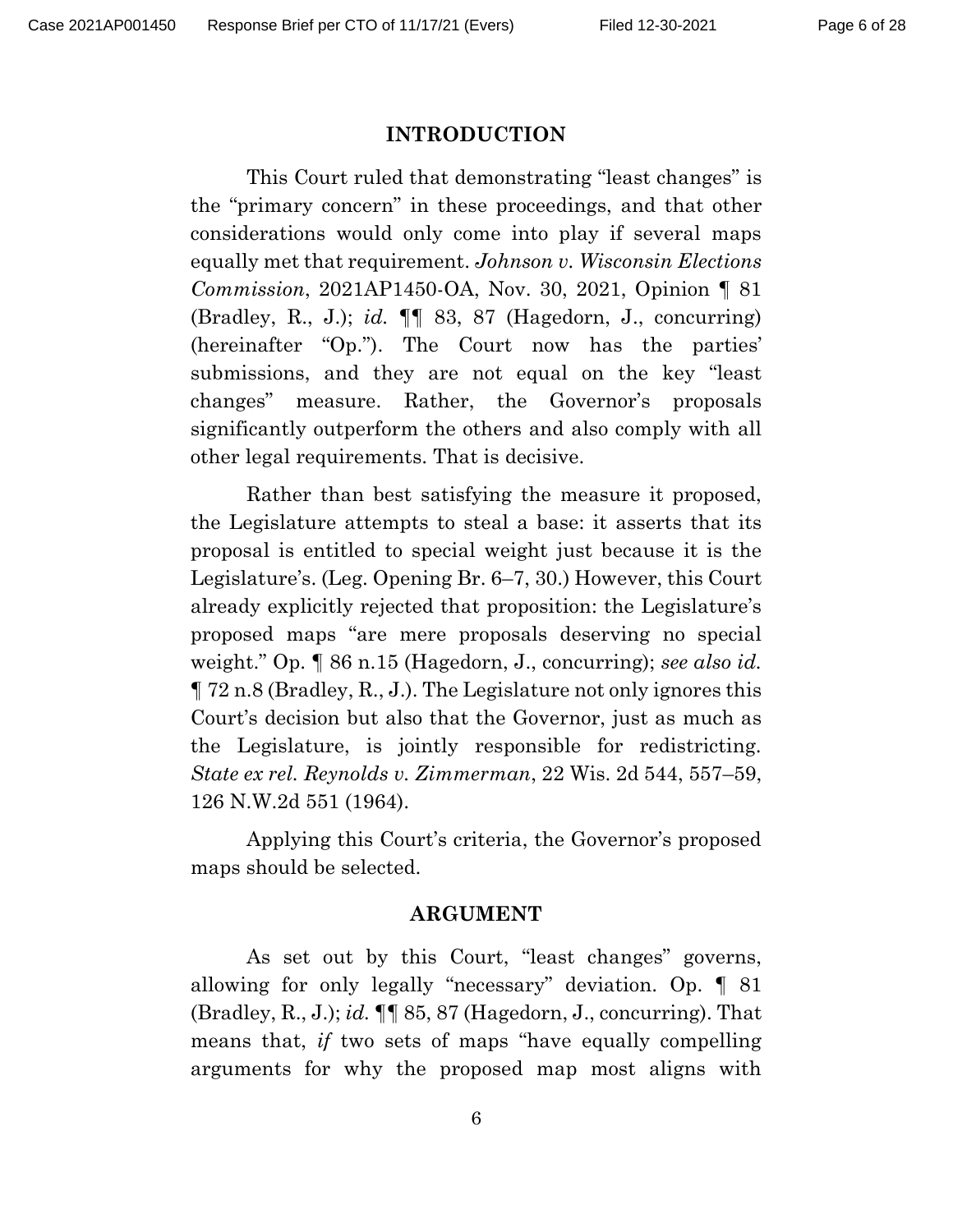current district boundaries," then the Court could weigh other factors when picking one. *Id.* ¶ 83 (Hagedorn, J., concurring). However, if the maps are not equal on "least changes," then there is no occasion to exercise that judgment. That would insert this Court into exactly the kind of picking of winners and losers that it vowed to avoid.

Specifically, the Court ruled, "A least change approach safeguards the long-term institutional legitimacy of this court by removing [it] from the political fray and ensuring [the court] act[s] as judges rather than political actors." *Id.* ¶ 77. Or as stated by the plurality, "A least-change approach is the most consistent, neutral, and appropriate use of [the Court's] limited judicial power . . . ." *Id.* ¶ 85 (Hagedorn, J., concurring).

Here, the Governor's proposed maps outperform all other maps on the "least changes" mandate, while complying with necessary legal requirements. That is dispositive.

- **I. The Governor's proposed Assembly and Senate maps should be adopted because they outperform all others on the "least-changes" mandate and otherwise satisfy all legal requirements.**
	- **A. The Governor's proposed maps have the best "core retention" of the current districts.**

The Governor's proposed Assembly map significantly outperforms any other proposal on the key "least changes" measure, including bettering the Legislature's proposal by moving nearly 100,000 fewer people. And the Senate map (which is a product of combining Assembly districts) is essentially the same on this measure. Because the Governor's Assembly proposal is significantly better—and because the Senate map is driven by that Assembly map—the Governor's proposed Assembly and Senate maps should be adopted.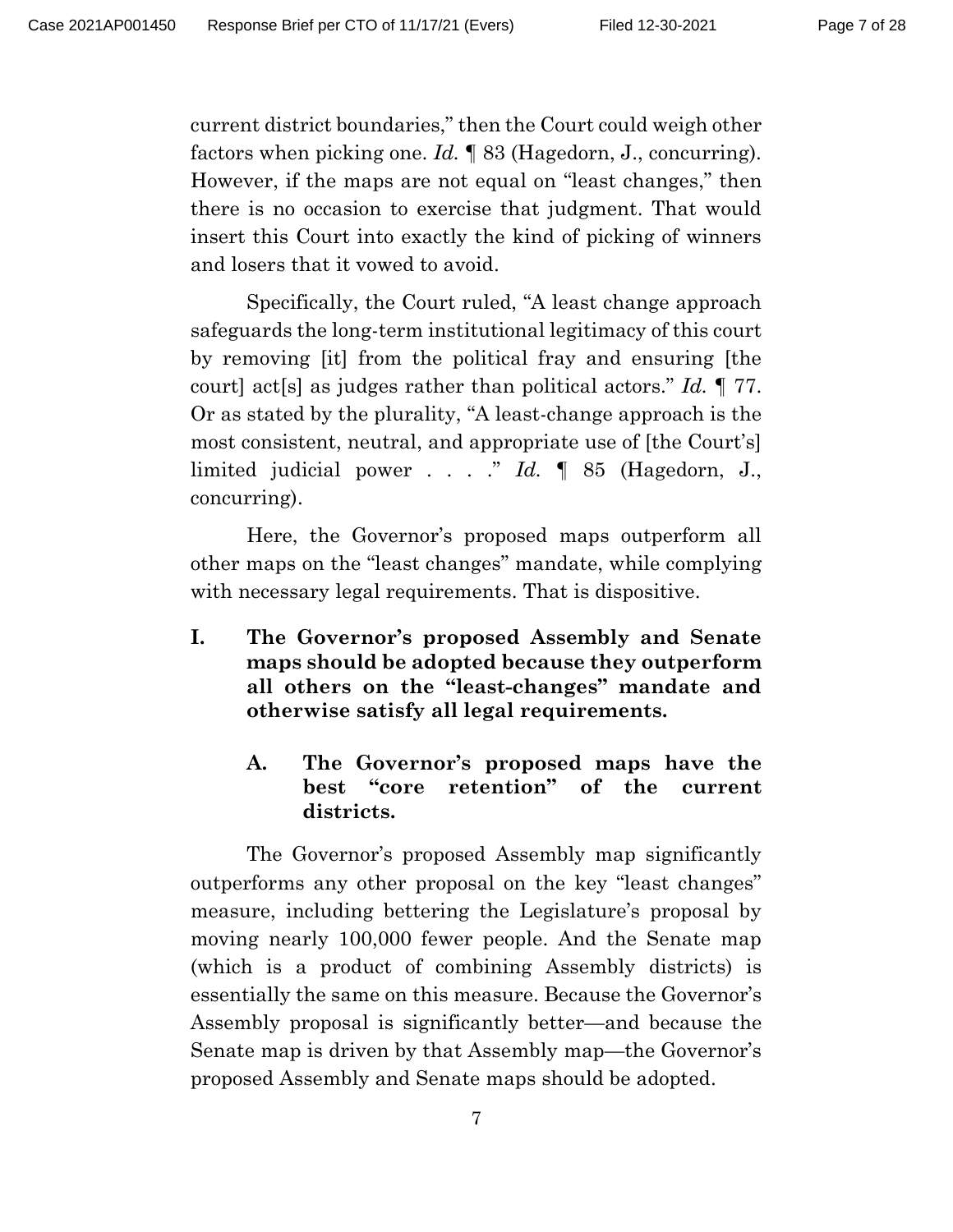The Governor's maps outperform on "least changes" by "retaining previous occupants in new legislative districts." *Baumgart v. Wendelberger*, No. 01-C-0121, 2002 WL 34127471, at \*3 (E.D. Wis. May 30, 2002). As the Legislature's expert puts it: a "proposed plan with high core retention scores is indicative of a plan that makes minimum changes to Wisconsin's existing districts, as required by this Court." (Leg. Opening Br., Bryan Rep. ¶ 62.) The Johnson petitioners likewise explain that the most straightforward way of measuring "least changes" is "determining the number of people moved from their existing district to a new district." (Johnson Opening Br. 4.) And the Congressmen similarly advocate for its use. (Congressmen Opening Br. 20–21, 34.) Thus, the use of population retention to measure compliance with this Court's "least changes" mandate is undisputed vis-à-vis these parties.

The Governor's proposed Assembly plan does significantly better than any other map on that key measure. It moves only 14.21% of the population to a different district, or 837,659 people. (Clelland Initial Rep. 2–3, 8; Clelland Resp. Rep. 10.)<sup>1</sup> By contrast, the Legislature's proposal, Senate Bill 621, moves significantly more people: 15.84% of the population, or approximately 933,604 people. (*Id.*) Thus, the Governor's proposal moves nearly 100,000 fewer people— 95,945—than the Legislature's. Put differently, the Legislature moves over 11% more people than the Governor's plan. That is not a de minimus difference.

The various plans, in order of population moved from least to most, are as follows:

<sup>1</sup> Professor Clelland's report submitted with the Governor's opening brief is designated "Clelland Initial Rep."; her report submitted with this response brief is designated "Clelland Resp. Rep."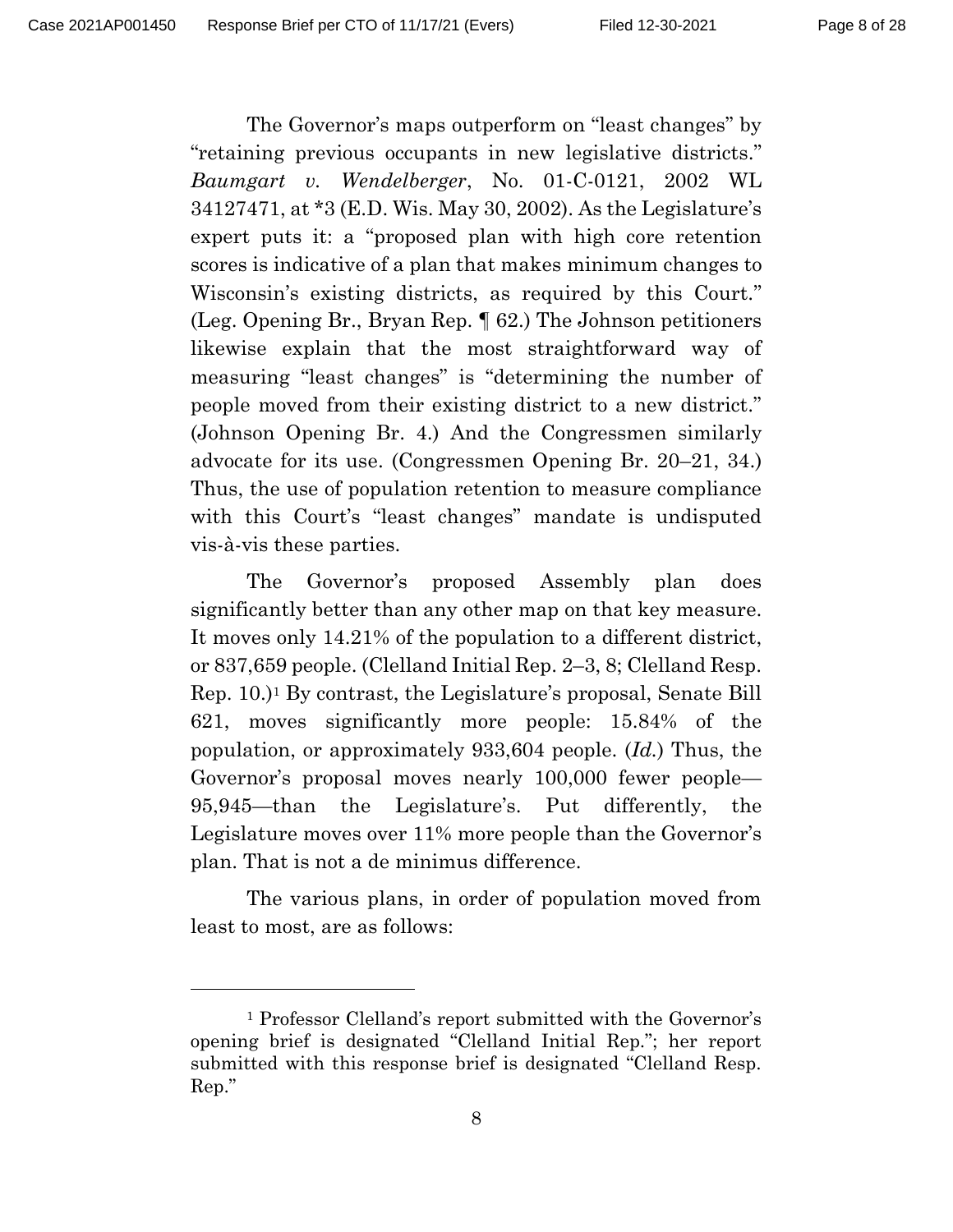| <b>Assembly Proposals</b>     | Percent of Population<br>Moved |
|-------------------------------|--------------------------------|
| Governor                      | 14.17%                         |
| <b>BLOC</b>                   | 15.8%                          |
| Legislature                   | 15.84%                         |
| <b>Senate Democrats</b>       | 16.2%                          |
| Hunter                        | 26.8%                          |
| <b>Citizen Mathematicians</b> | 39.0%                          |

(Clelland Initial Rep. 8; Clelland Resp. Rep. 10; Leg. Opening Br., Byron Rep. ¶ 73; BLOC Opening Br., Mayer Rep. 1, Appx. 115; Bewley Opening Br. 7; Hunter Opening Br., Ansolabehere Rep. ¶ 14; Citizen Mathematicians Opening Br., Duchin Rep. 19.) <sup>2</sup> Restated at the individual district level, the majority of the Governor's proposed districts move fewer people than the Legislature's proposal. (Clelland Resp. Rep. 10 & Figure 4.)

Further, not only does the Governor's proposal perform significantly better on population retention, but it also makes *no* changes to 13 districts: Districts 1, 27, 28, 32, 43, 52, 58, 60, 61, 63, 74, 91, and 92. (Clelland Initial Rep. 3, 8.) The Legislature's proposed Assembly map leaves no district unchanged.

In turn, the Governor's proposed Assembly districts are nested in proposed Senate districts, as required by law. Measuring retention in the Senate maps shows that the

<sup>2</sup> The Clelland Report compares the Governor's maps to SB 621 and 622 using a uniform method. The other figures are taken from the respective parties' reports. To the extent that those parties may have used slightly different computational methods, any differences to core retention would be minor and would not change the overall results. (Clelland Resp. Rep. 2, 6–7.)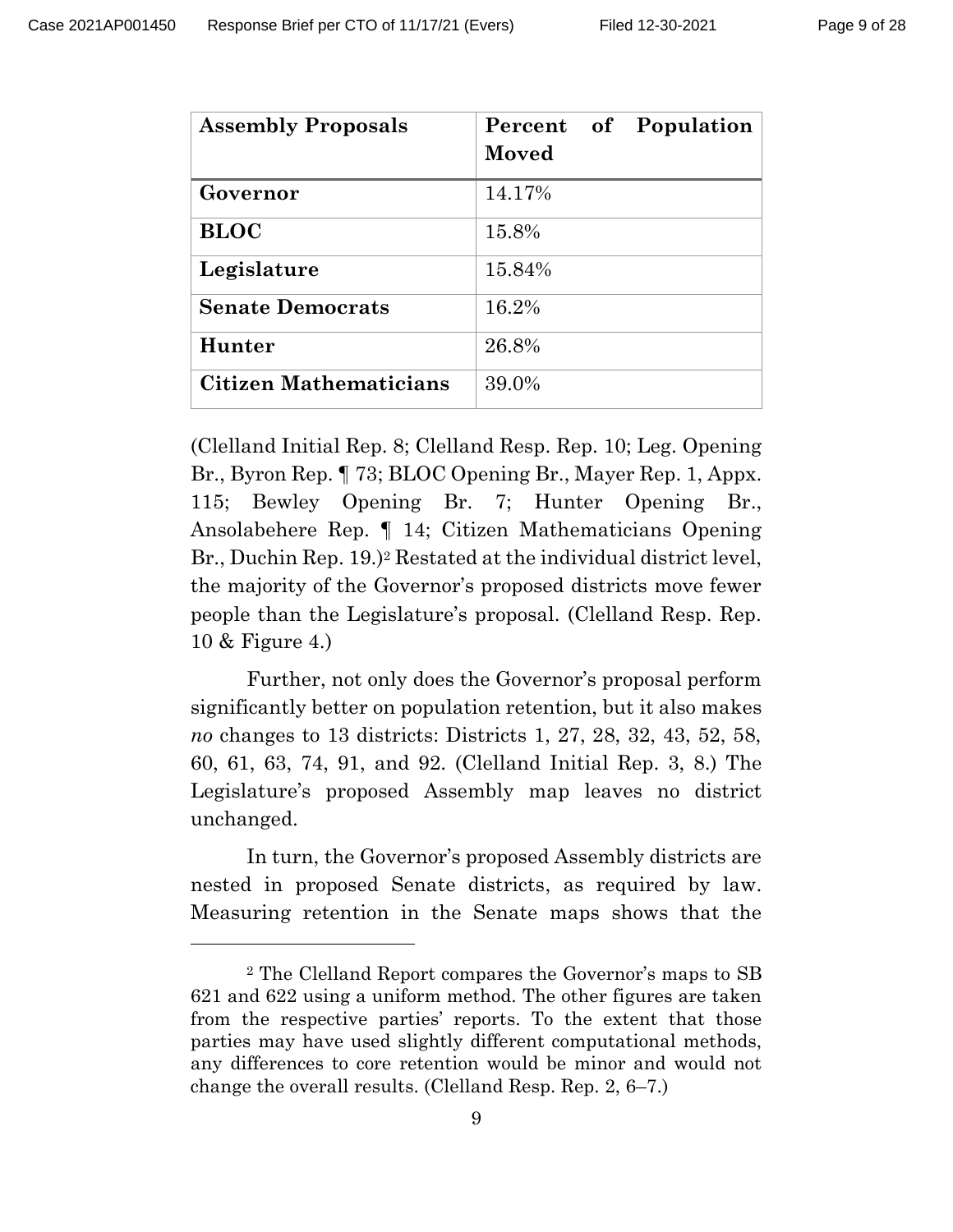Governor's proposal is on par with the Legislature's and outperforms all other proposals. On an individual district level, the movement in most districts of the Governor's map is slightly lower than in the Legislature's proposal. (Clelland Resp. Rep. 10–11 & Figure 5.) And, overall, the Governor's map moves less than one half of one percent (0.4%), or about 2,167, more people. (Clelland Resp. Rep. 10.) That is dramatically less than the difference between the Assembly proposals (again, there, the Legislature's Assembly map moves 11% more people).

| <b>Senate Proposals</b>       | Percent of Population<br>Moved |
|-------------------------------|--------------------------------|
| Legislature                   | 7.79%                          |
| Governor                      | 7.83%                          |
| <b>Senate Democrats</b>       | 9.5%                           |
| <b>BLOC</b>                   | 10.4%                          |
| Hunter                        | 19.6%                          |
| <b>Citizen Mathematicians</b> | 25.7%                          |

The following shows the retention percentages of the maps from the lowest population moved to the most:

(Clelland Initial Rep. 8; Clelland Resp. Rep. 10; Leg. Opening Br., Byron Rep. ¶ 68; BLOC Opening Br., Mayer Rep. 1, Appx. 115; Bewley Opening Br. 7; Hunter Opening Br., Ansolabehere Rep. ¶ 15; Citizen Mathematicians Opening Br., Duchin Rep. 16.)

That the Governor's Assembly plan has, by far, the highest core retention is dispositive under this Court's November 30th decision, which adopts "least changes" as key. Looking at both the Assembly and Senate maps collectively, the Legislature's proposals move 40 times more people overall. The Legislature, Johnson petitioners, and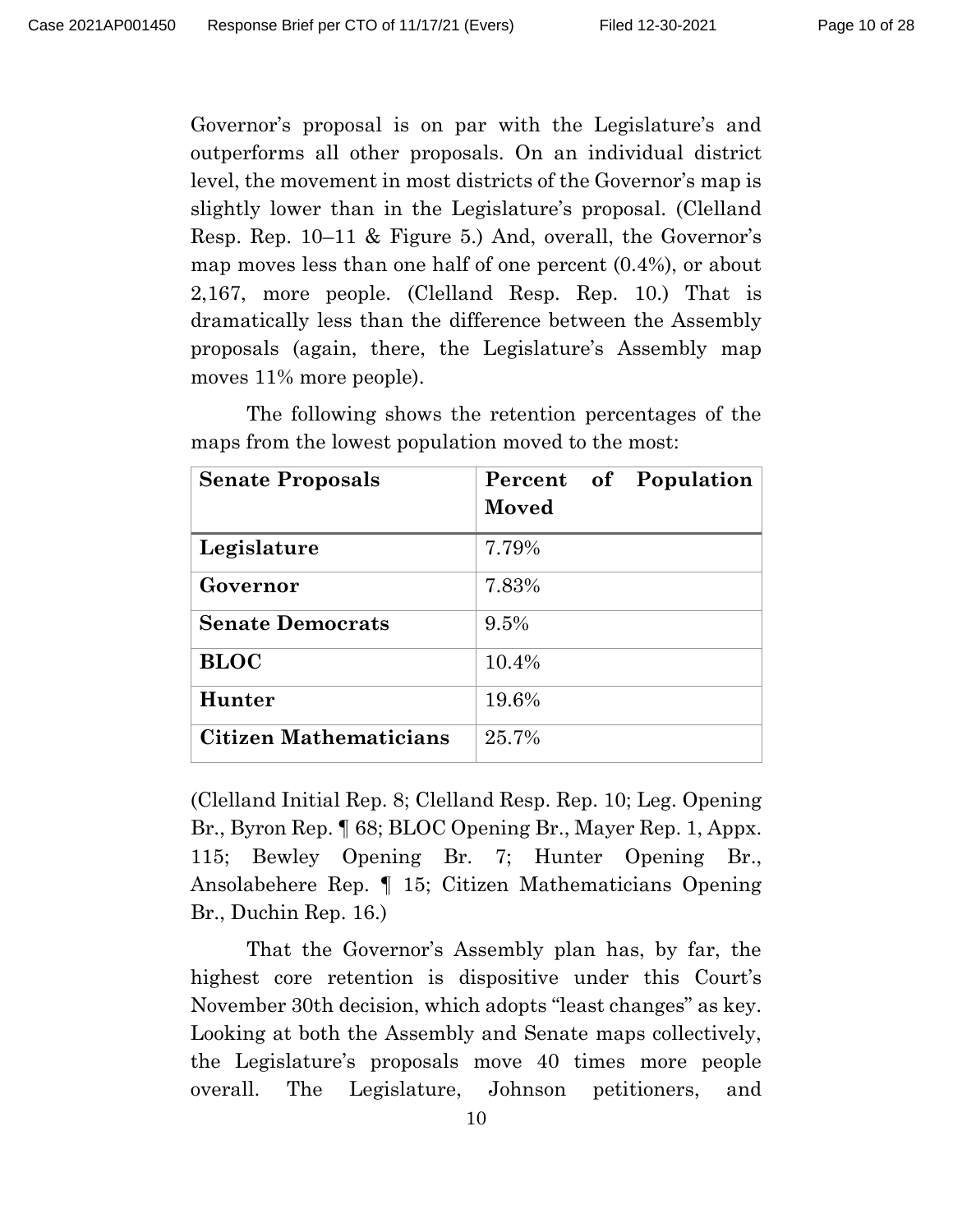Congressmen (among others) all agree that "core retention" is the most straightforward way of determining "least changes." Because the Governor's Assembly map significantly outperforms on that measure—and the Senate map derived from that Assembly map is essentially the same on it—the Governor's proposed Assembly and Senate maps should be adopted.

## **B. The Governor's proposed state legislative maps are similar to the Legislature's on other measures proposed by the Legislature.**

Although core retention—keeping voters where they already are—is the most direct measure of "least changes," the Governor's proposals also perform well on other measures that the Legislature contends may relate to "least changes."

Namely, the Legislature relies on two secondary measures: temporary Senate disenfranchisement and incumbent pairings. (Leg. Opening Br. 25–30.) The Governor's proposals are similar to the Legislature's on these measures. The Governor's plans have temporary disenfranchisement within 1,000 people of the Legislature's and perform well on incumbent pairings. These measures do not affect the "least changes" analysis, which, again, is most directly measured by core retention.

Regarding temporary senate disenfranchisement, the Governor's proposed Senate map would temporarily disenfranchise about 139,677 people, less than half than the last plan. (Clelland Initial Rep. 3, 9.) The Legislature's proposed Senate map is very similar: it would temporarily disenfranchise 138,732 people. (Leg. Opening Br., Bryan Rep. ¶ 90.) The difference is about 945 people, meaning the Governor's proposal moves about 2/3rds of one percent more people (0.68%) than the Legislature's proposal.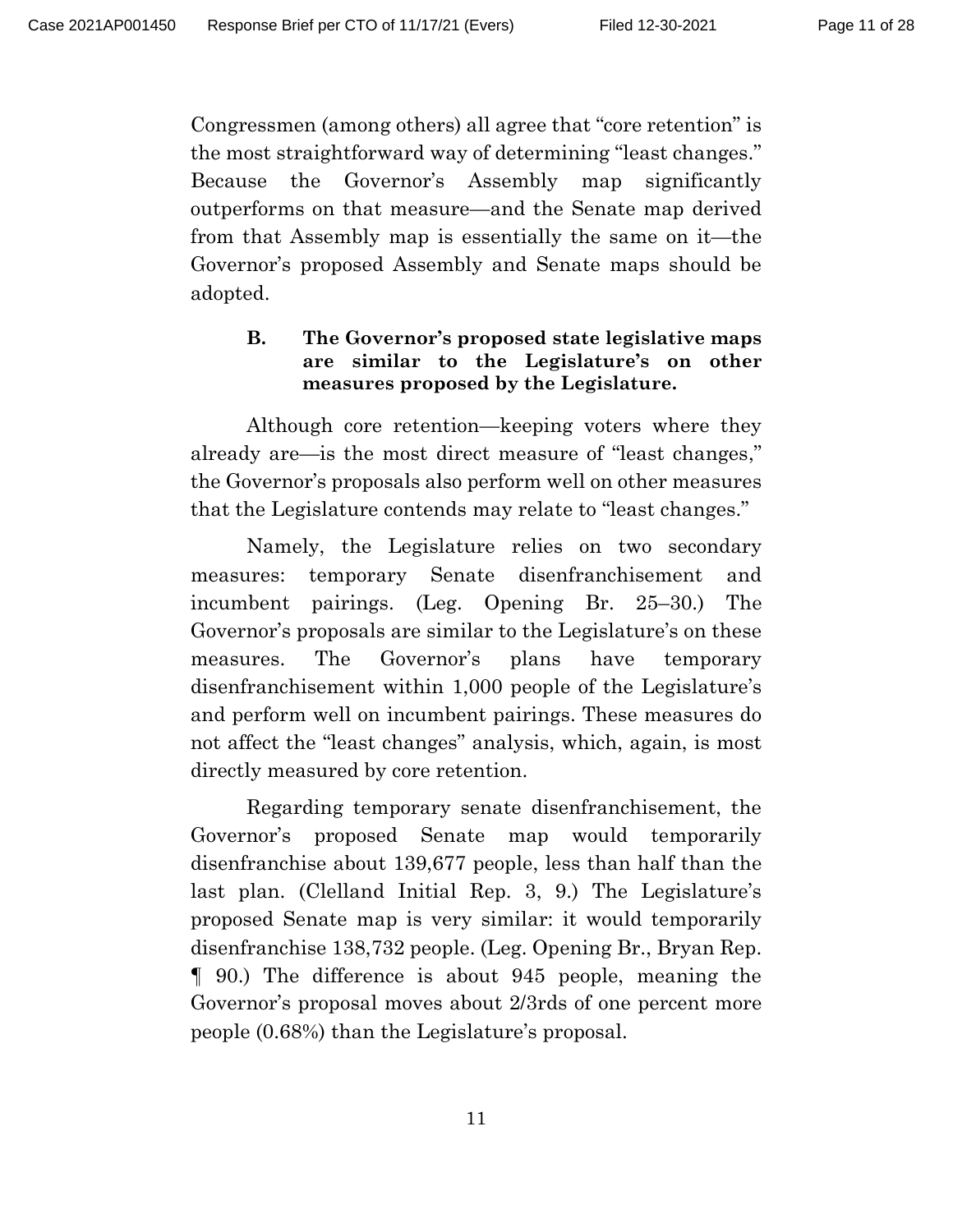That difference is de minimus by any standard. And that tiny difference is nowhere near the 11% greater movement of population in the Legislature's Assembly map as compared with the Governor's proposal. Thus, temporary senate disenfranchisement does not move the needle, especially since this factor is not even a legal requirement. *See Baldus v. Members of Wisconsin Gov't Accountability Bd.*, 849 F. Supp. 2d 840, 852 (E.D. Wis. 2012).

On the second measure the Legislature identifies incumbent pairings—the maps perform similarly, and are better than the previous maps. Incumbent pairings do not, in themselves, say anything about moving voters. In any event, the Governor's proposals perform well. (Governor's Opening Br. 18–19.)<sup>3</sup>

\* \* \* \*

The Governor's proposed Assembly and Senate maps clearly outperform any other proposals, including the Legislature's, on retaining people where they already are the undisputed best way to measure "least changes." The Legislature's proposals are not "equally compelling" on that primary concern and, thus, no subordinate concerns come into play under the Court's mandate. Op. ¶ 81 (Bradley, R., J.); *id.* ¶ 83, 85 (Hagedorn, J., concurring). The Governor's maps should be selected.

## **C. The Governor's proposed Assembly and Senate maps properly apply federal law.**

This Court explained in its decision that a departure from "least changes" was only permissible when legally "necessary"; otherwise, "least changes" must govern. Op. ¶ 81 (Bradley, R., J.); *id.* ¶¶ 85, 87 (Hagedorn, J., concurring).

<sup>3</sup> The pairings discussed in the opening brief are based on the publicly available information.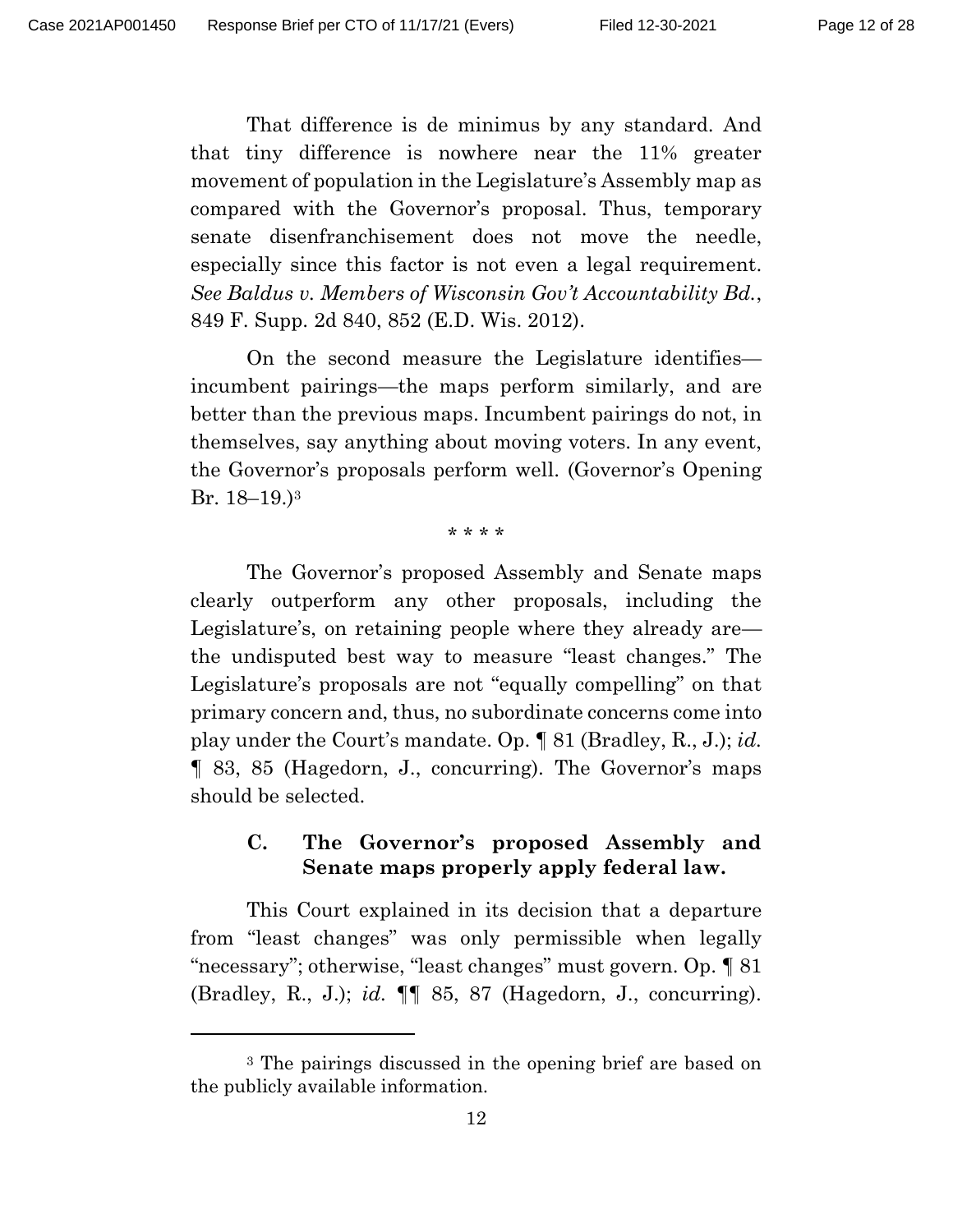Here, the Governor's proposed Assembly and Senate maps comply with any requirements under federal law.

## **1. The Governor's maps comply with oneperson-one-vote principles.**

The Legislature asserts that its maps "surpass" what is required by law regarding population equality. (Leg. Opening Br. 11.) But *surpassing* what is required by law, while having a *greater* deviation from "least changes," is not allowed by this Court's governing order. Rather, the parties were instructed to make only legally "*necessary* modifications" while otherwise adhering to "least changes." Op. ¶ 85 (emphasis added) (Hagedorn, J., concurring); *see also id.* ¶ 81 (Bradley, R., J.). As the Legislature admits, its particular population equality is not legally necessary.

That conclusion is reflected in the case law. It is universally recognized that a state legislative plan with a deviation below 2% has a de minimus deviation requiring no further inquiry. A court-drawn plan is of the ""de minimis" variety," and thus requires no particular justification, when "below 2 percent." *Baumgart*, 2002 WL 34127471, at \*2. Restated, a plan "kept below 2%" is "constitutionally acceptable." *Wisconsin State AFL-CIO v. Elections Bd.*, 543 F. Supp. 630, 634 (E.D. Wis. 1982). Plans drawn by the political branches are given even more latitude, needing only to stay within a 10% deviation. *Evenwel v. Abbott*, 578 U.S. 54, 136 S. Ct. 1120, 1124 (2016).

The 2-percent rule is recognized nationwide. For example, in the last cycle, a federal district court collected cases from across the country, explaining that, although some courts have allowed more than 2% as de minimus for courtdrawn maps, 2% is recognized as a safe harbor: "District courts . . . have approved maps ranging up to two percent total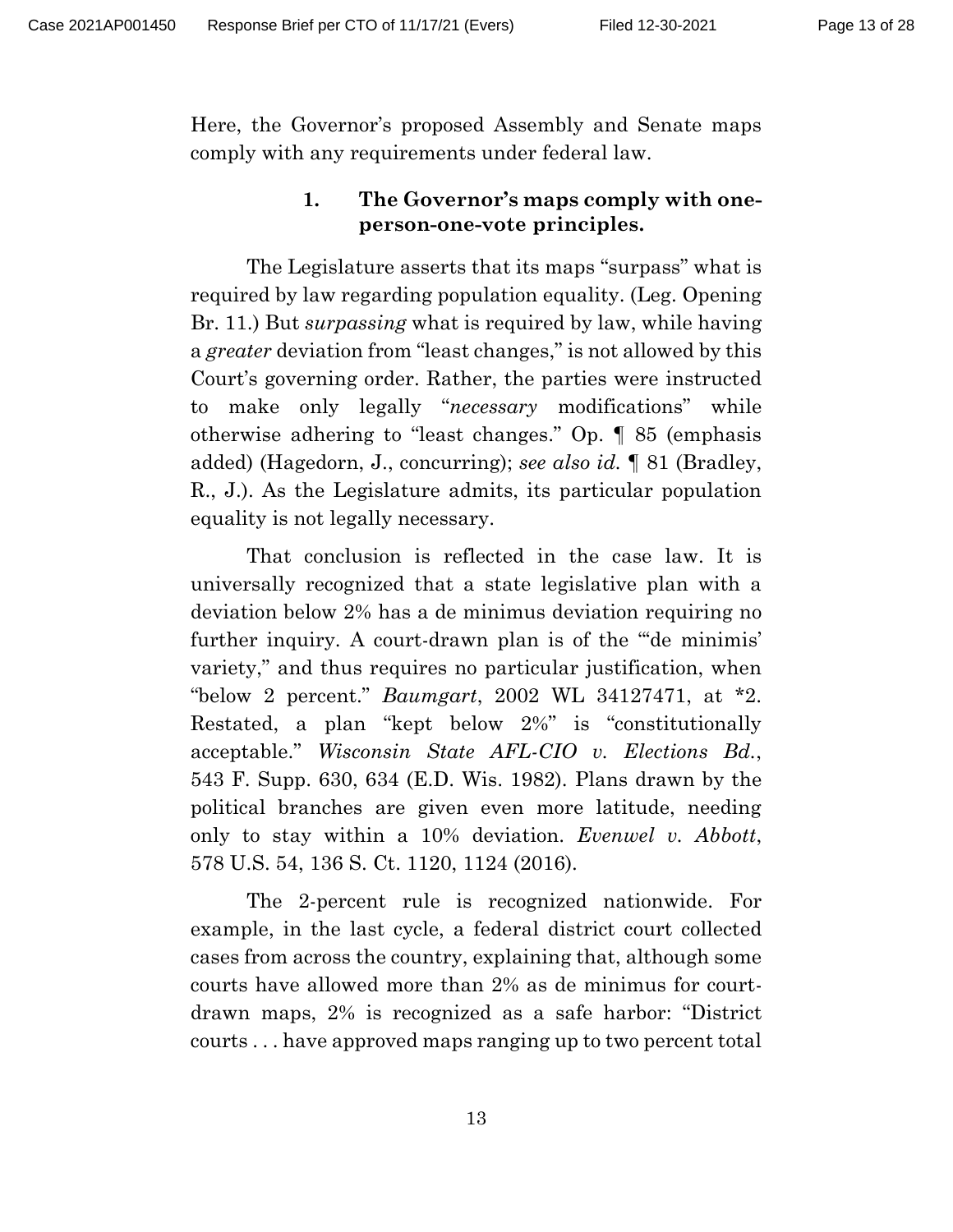deviation." *Essex v. Kobach*, 874 F. Supp. 2d 1069, 1082–83 (D. Kan. 2012) (collecting cases).

For the Assembly, the Governor's proposal has a mean deviation of 0.47% from the ideal district, with maximum deviation of 0.98% from ideal, meaning all districts are within 1.0% of ideal, with a range of deviation from the largest to smallest district of 1.88%. (Clelland Initial Rep. 7.) For the Senate, there is a mean deviation of 0.25% and maximum deviation of 0.62%, with a range of deviation from the largest to smallest district of 1.19%. (*Id.*) No matter how these figures are sliced, they are all under 2%. And while the Legislature's deviations may be slightly lower, those figures "surpass" what is "necessary," as the Legislature admits. (Leg. Opening Br. 11.) Op. ¶ 85 (Hagedorn, J., concurring).

The bottom line is that the Governor's maps are below the universally-accepted de minimus safe harbor, meaning they comply with the one-person-one vote requirement. Because both the Governor's and the Legislature's proposals are below the de minimus threshold, they are equally legal under one-person-one-vote principles. They both "comply," which is all that matters under this Court's decision and the case law. Op. ¶ 87 (Hagedorn, J., concurring).

In sum, the Governor's maps are superior under this Court's "least changes" criteria, while complying with any "necessary" one-person-one-vote requirements.

> **2. The Governor's proposals comply with the Voting Rights Act, while the Legislature's maps risk violating the Act.**

As explained in the first brief, it is noncontroversial that majority-minority districts are required in Milwaukee, as occurred in the last cycle. Indeed, the proposals here recognize as much by creating those districts.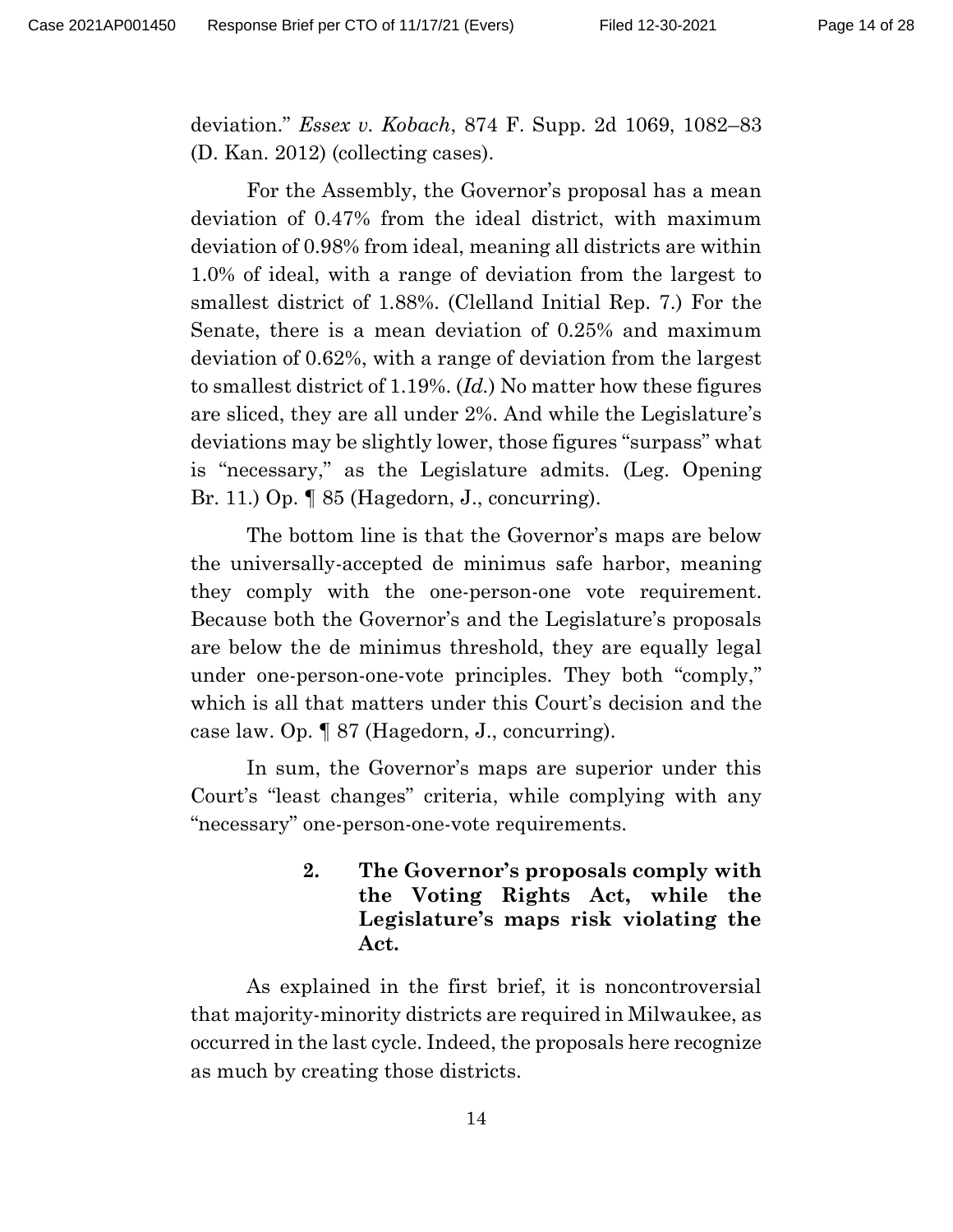However, the Governor's Assembly proposal, like BLOC's proposal, creates seven Black majority-minority districts, instead of the Legislature's five (plus one district under 50%). The Governor's approach not only satisfies the Voting Rights Act, but also outperforms the Legislature's proposal, which risks violating the Act with fewer packed Black-majority districts.

Unlawful vote dilution under the Act may occur in one of two ways: "[1] by fragmenting the minority voters among several districts where a bloc-voting majority can routinely outvote them, or [2] by packing them into one or a small number of districts to minimize their influence in the districts next door." *Johnson v. De Grandy*, 512 U.S. 997, 1007 (1994). The Act "prohibits either sort of line-drawing where its result, 'interact[ing] with social and historical conditions,' impairs the ability of a protected class to elect its candidate of choice on an equal basis with other voters.'" *Id.* (citation omitted).

Where, as here, the Act applies and a different "configuration" provides better "electoral prospects," it "should be created." *League of United Latin Am. Citizens (LULAC) v. Perry*, 548 U.S. 399, 495 (2006) (Roberts, C.J., concurring).

As the material before this Court shows, in the last ten years, Wisconsin's white population decreased, while the Black population, and that of people who identify as multiracial, grew. Specifically, Wisconsin's white population dropped by 3.4%, while its Black population grew by 4.8%.<sup>4</sup> And it is possible to draw seven majority-minority Black

<sup>4</sup> *Wisconsin grows modestly and more diverse while Milwaukee plummets to 1930s levels, Census data show*, Milwaukee Journal Sentinel, available at https://www.jsonline.com/story/news/politics/2021/08/12/censuswisconsin-grows-modestly-while-milwaukee-drops-1930-slevels/8110913002/.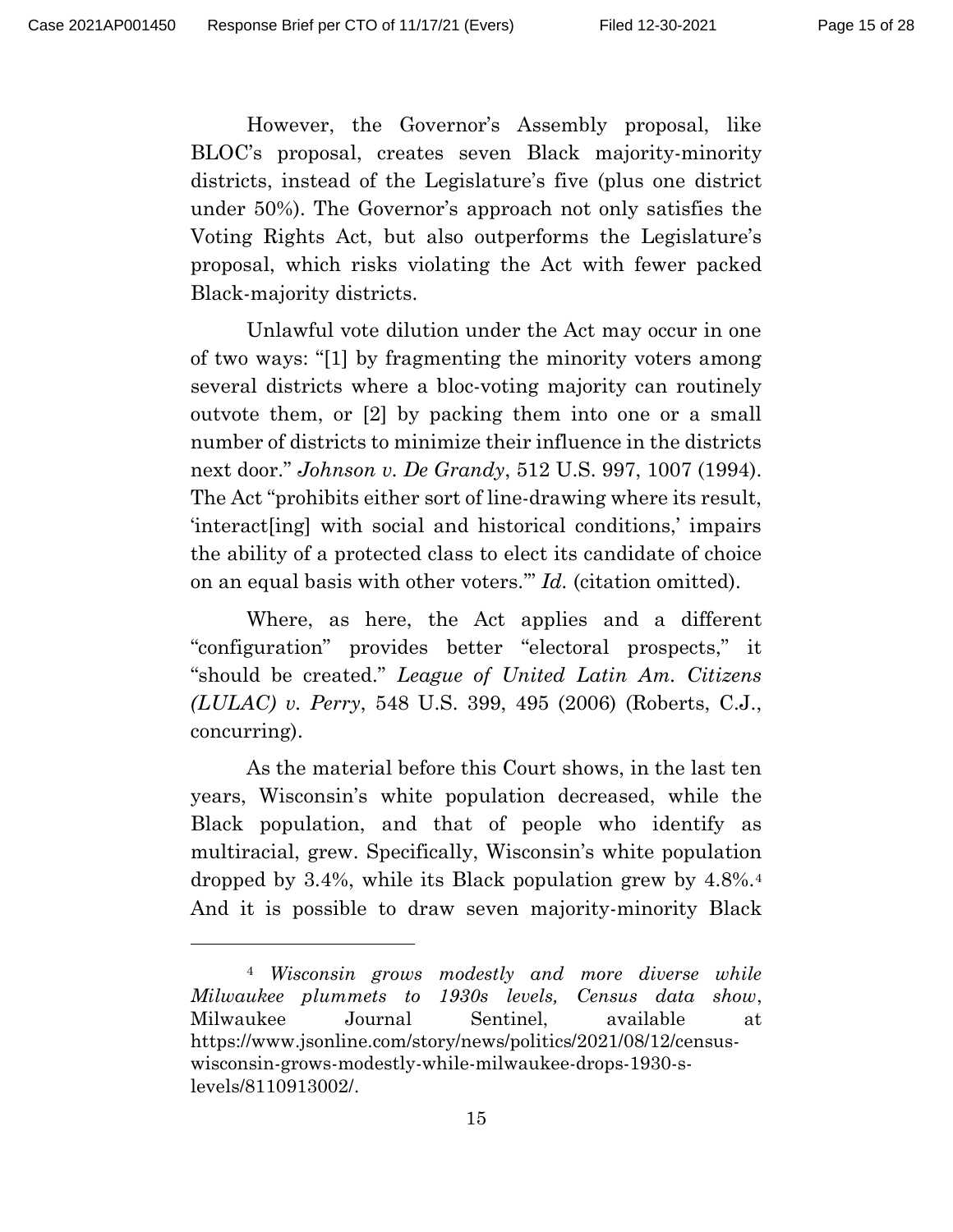districts in the Milwaukee area—as both the Governor's and BLOC's proposals demonstrate. Because that area is indisputably covered by the Act, it follows that seven "should be created," instead of the five proposed by the Legislature. *LULAC*, 548 U.S. at 495 (Roberts, C.J., concurring).

The specific reasons for this are stated in detail in the filings and expert reports of the BLOC petitioners and are not repeated in detail here. (*See* BLOC Opening Br. 29–47, Collingwood, Canon, and Mayer Reports.) The analyses in the BLOC reports apply equally to the Governor's map because both cover similar areas in Milwaukee. (Clelland Resp. Rep. 12–13.) And the combined Black voting age population in the BLOC and Governor plans are within about 2% of each other. (Clelland Resp. Rep. 13.) Further, the Assembly maps proposed by the Governor and BLOC have very similar Black voting age populations in the Milwaukee area:

| District | Governor BVAP | <b>BLOC BVAP</b> |
|----------|---------------|------------------|
| 10       | 51.4%         | 52.3%            |
| 11       | 50.2%         | 50.6%            |
| 12       | 50.2%         | 50.2%            |
| 14       | 50.9%         | 50.5%            |
| 16       | 50.1%         | 50.5%            |
| 17       | 50.3%         | 50.6%            |
| 18       | 50.6%         | 50.5%            |

(Clelland Initial Rep. 11; BLOC Opening Br., Mayer Rep. 10, App. 124.)

Some of the high points regarding the Voting Rights Act are as follows, all of which are stated in more detail in the cited reports.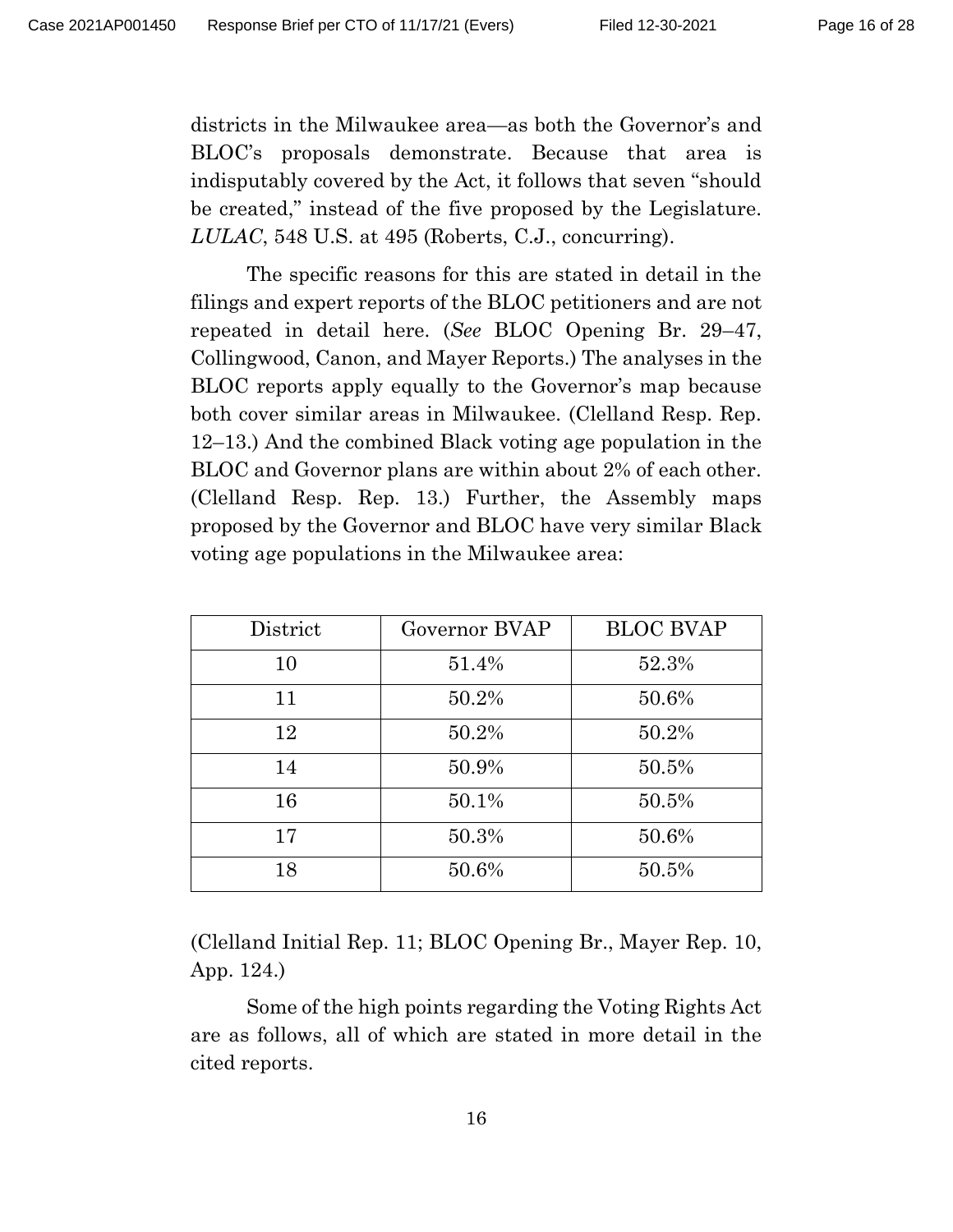First, as all parties acknowledge either expressly or implicitly, Milwaukee contains a compact and segregated Black population. In fact, no expert report is needed to establish this well-known fact that has led all parties, and previous courts, to establish majority-minority districts in Milwaukee.<sup>5</sup> *See Baldus*, 849 F. Supp. 2d at 848 (explaining that previous Assembly plan had six majority-minority Black districts). That is confirmed by the materials before this Court detailing the concentrated and segregated Black population in the Milwaukee districts, with significant portions of Milwaukee containing over 50% Black voting age populations. (Mayer Rep. 8–10, Appx. 122–24; *see also* BLOC Opening Br. 29–35.)

As to the other criteria under the Act, it also is wellaccepted that voting is politically cohesive and polarized in Milwaukee. (*See* Governor Opening Br. 13–14.) And the materials before this Court further support that. For example, the data shows that Black and white voters support Black candidates at dramatically different rates. Support from Black voters for a Black candidate in a given election was between 65% and 70% while support from white voters was between 25% and 36%, which is a pattern that is repeated in other elections. (Collingwood Rep. 6–23, 28, Appx. 18–35, 40; *see also* BLOC Opening Br. 36–41.)

And surrounding factors also support the application of the Act. *See Thornburg v. Gingles*, 478 U.S. 30, 35–36 (1986) (listing additional factors). For example, there is a history of disparate impacts on Black voters in the region and of minority vote dilution; fewer polling places in Milwaukee per

<sup>5</sup> *See*, *e.g.*, Special Report, *Democratic, Republican voters worlds apart in divided Wisconsin*, Milwaukee Journal Sentinel, available at https://archive.jsonline.com/news/statepolitics /democratic-republican-voters-worlds-apart-in-divided-wisconsinb99249564z1-255883361.html.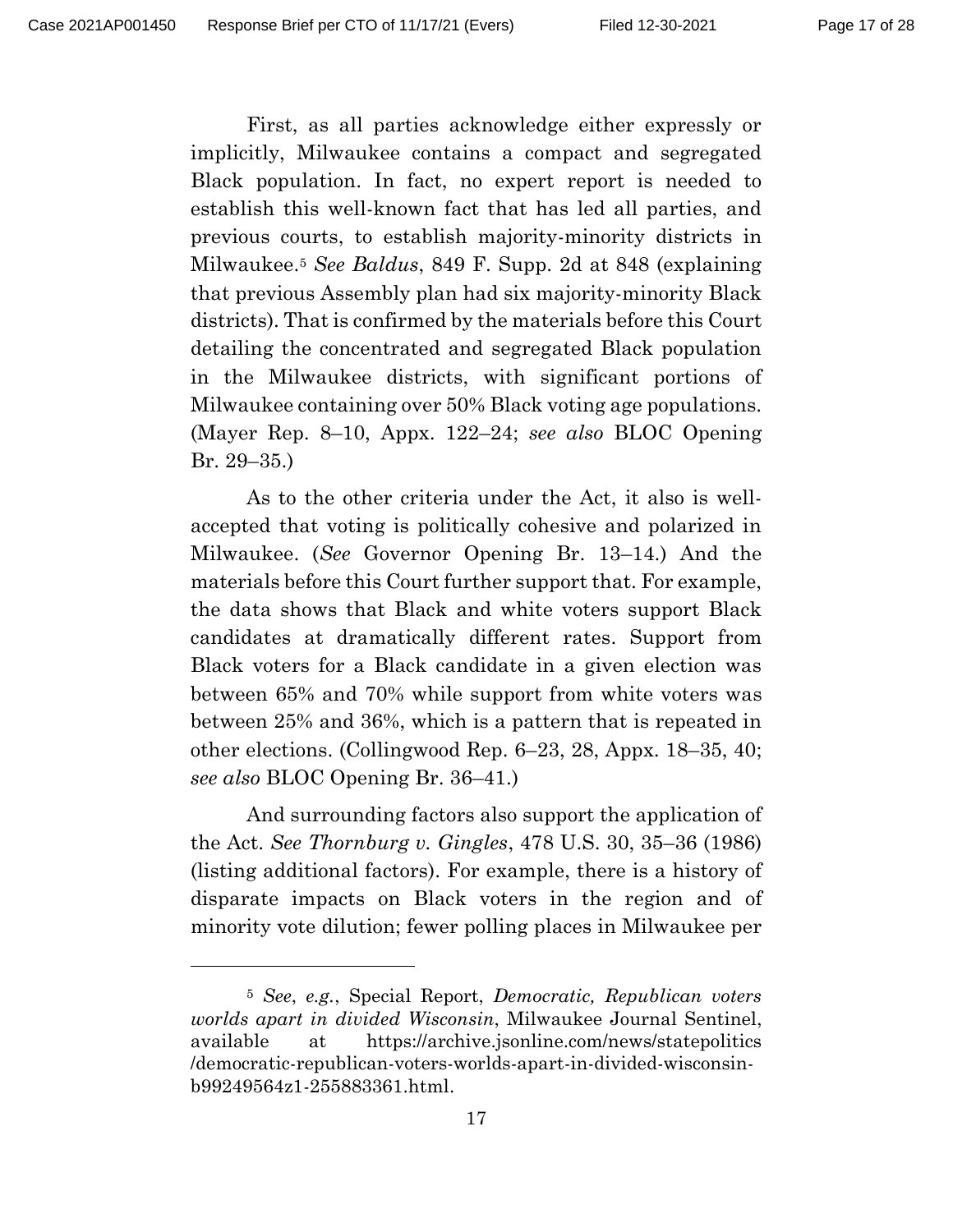capita in recent elections; hindrances in access to housing, employment, and other opportunities that affect political participation; and a failure of Black candidates to achieve higher offices, such as mayor of Milwaukee. (Canon Rep. 3–5, Appx. 61–63 (summarizing findings); *see also* BLOC Opening Br. 41–47.) Thus, unsurprisingly, no one seriously disputes that the Act applies in Milwaukee.

But districts still must be drawn so as not to dilute Black voting strength. The Legislature's approach is to pack Black voters into fewer districts. That is forbidden. *Johnson*, 512 U.S. at 1007. The Legislature's map packs 73.28% Black voting population into District 11 and 61.81% into District 17. (Clelland Initial Rep. 11.) By contrast, the Governor's proposal has no district with over 51.39% Black voting age population, demonstrating that the packing in the Legislature's plan was not warranted by geography or other considerations (especially since the Governor's plan also has greater core retention). The Legislature's maps thus improperly pack Black voters into "a small number of districts to minimize their influence in the districts next door." *Id.*

And although less extreme, a similar pattern can be seen in the Legislature's Senate map—it unnecessarily packs between 56–58% Black voting age population into Senate districts, whereas those districts could have been drawn with a majority between 50–51%, (Clelland Initial Rep. 11), thus increasing Black influence "in the districts next door."

This packing makes the Legislature's districts subject to invalidation under the Act and, thus, further supports rejecting those maps.

In sum, that the Act applies in Milwaukee is undisputed. And, as both the Governor's and BLOC's proposals demonstrate, seven majority-minority Black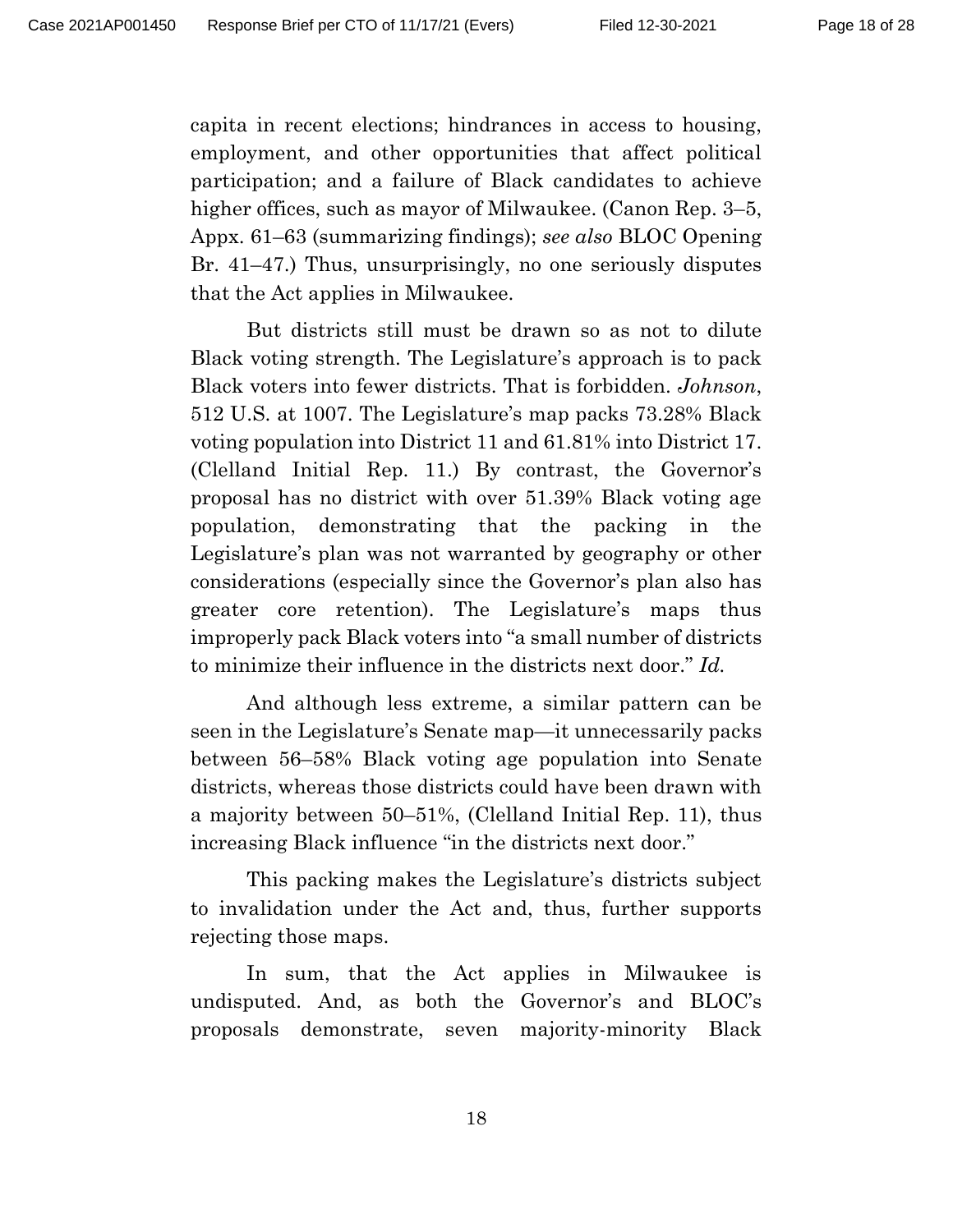districts can be drawn in Milwaukee and so "should be." 6 *LULAC*, 548 U.S. at 495 (Roberts, C.J., concurring). Thus, not only do the Governor's proposed maps comply with the Act, but they do so better than the Legislature's proposals, which risk violating the Act. <sup>7</sup> This consideration thus does not change that the Governor's "least changes" maps should govern.

**D. The Governor's proposed Assembly map better satisfies the constitutional compactness requirement than the Legislature's map, and the Governor's maps comply with remaining requirements.**

No other legal requirement changes the foregoing.

On the constitutional compactness requirement for Assembly districts, the Governor's maps do better than the Legislature's proposals. Wis. Const. art. IV. § 4 (stating that Assembly districts are to "be in as compact form as practicable"). The Governor's Assembly plan has a higher Polsby-Popper mean (0.251) than the Legislature's plan (0.243), meaning it is more compact overall. (Clelland Resp. Rep. 18.) And, similarly, the Governor's Assembly plan also has a higher mean Reock score (0.397) than the Legislature's proposed plan (0.379), further supporting that the Governor's plan is more compact. (*Id.*) And using the "cut edges" measure, the Governor's Assembly plan has fewer cut edges, meaning it is more compact: it has 18,441 cut edges to 19,196 for the Assembly plan. (*Id.*) Thus, these measures show that the Governor's Assembly proposal is more compact than the

<sup>6</sup> The Legislature points out that its majority BVAP districts pair no incumbents. The same is true of the Governor's plan.

<sup>7</sup> The Governor's proposal also complies with the Act was to Hispanic voters, as discussed in the first brief. (Governor's Opening Br. 15, Clelland Initial Rep. 5, 11.)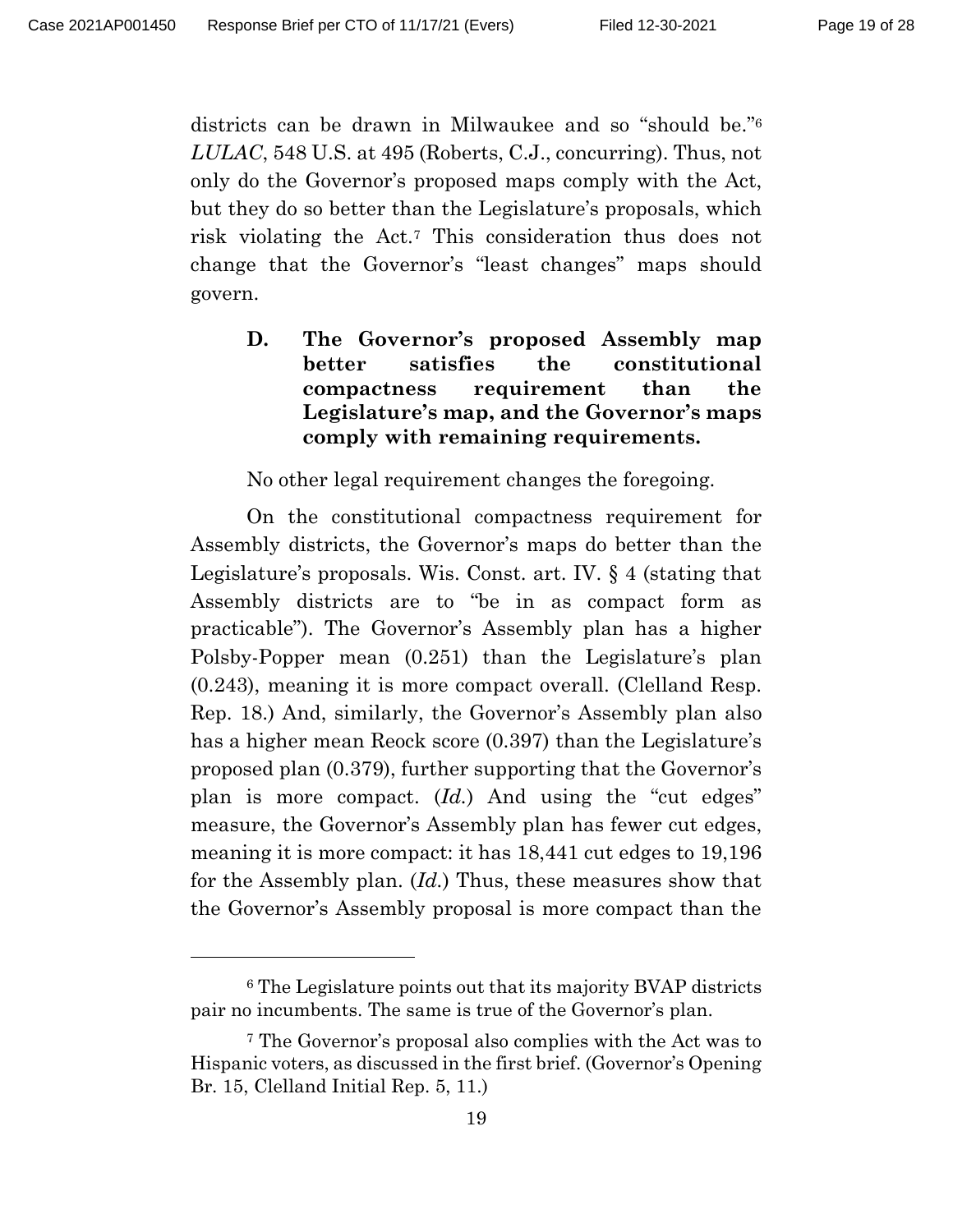Legislature's under the constitutional compactness requirement.

The compactness requirement does not apply to the Senate, so it has no legal bearing on the outcome here. In any event, the Governor's Senate plan and the Legislature's plan are essentially the same on that measure. The Governor's plan has a mean Reock score of 0.392 and a mean Polsby-Popper score of 0.217; similarly, the Legislature's plan has a mean Reock score of 0.395 and a mean Polsby-Popper score of 0.224. (Clelland Resp. Rep. 18.) These close scores provide no reason to select the Legislature's plan given that there is no constitutional compactness requirement for Senate districts. The Governor's plan does notably better on the measure that matters legally—compactness of Assembly districts.

In addition, under the constitution, Assembly districts also are to "to be bounded by county, precinct, town or ward lines." Wis. Const. art. IV, § 4. However, it is accepted that this proviso is not absolute. Consistent with that, all parties, including the Legislature, split some counties and towns.

As for counties, the Governor's and Legislature's Assembly maps are the same: each split 53 counties, less than the 58 split in the last map. (Clelland Initial Rep. 13; Bryan Rep. ¶ 57.) <sup>8</sup> Thus, this has no bearing on selecting maps.

Beyond that, certain parties discuss "municipal" splits, but there is no municipal-split provision in the constitution or any other law. Rather, the constitutional provision only applies to "towns" and says nothing about cities or villages. Wis. Const. art. IV, § 4; *see also Wis. State AFL-CIO*, 543 F. Supp. at 635 (explaining that, in the Wisconsin

<sup>8</sup> The county splits provision does not apply to the Senate and so has no legal bearing. The Legislature's map splits slightly fewer counties—42 to the Governor's 45—both of which are less than the current map. (Clelland Initial Rep. 13; Bryan Rep. ¶ 57.)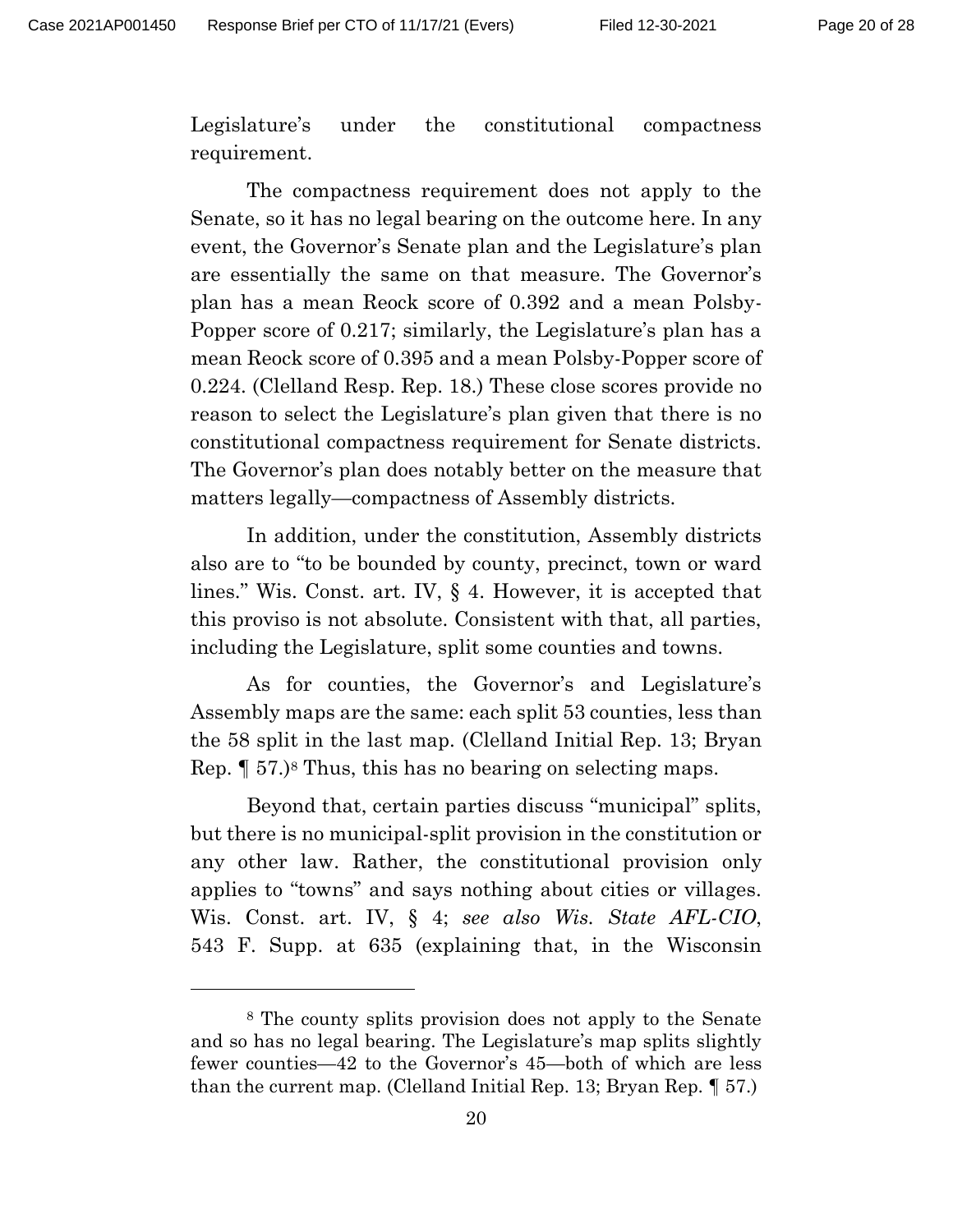Constitution, "absent is any requirement that city and village boundaries be maintained"); *State ex rel. Lamb v. Cunningham*, 83 Wis. 90, 53 N.W. 35, 57 (1892) (same). Thus, only the quantity of town splits may be legally relevant to this Court's mandate.

Each proposal split towns—in other words, everyone agrees there is no absolute prohibition. In fact, the existing Assembly map splits more towns than the Governor's proposal. Specifically, the 2011 Plan splits 89 towns, whereas the Governor's proposed Assembly map lowers that to 80 towns. (Clelland Resp. Rep. 16–17.) <sup>9</sup> *Improving on* the existing maps' compliance with town splits means that the Governor's map necessarily satisfies the town-split consideration under this Court's "least changes" mandate. Indeed, this Court's November 30th decision begins from the proposition that the existing maps are legal, but for the malapportionment issue arising from the 2020 Census. Op. ¶ 64; *id.* ¶ 82 (Hagedorn, J., concurring). And that is exactly what the Legislature argued before this Court. (*E.g.*, Leg. Resp. Br. Nov. 1, 2021, at 14–15.) While the Governor's map splits more towns than the Legislature's new proposal, that is largely driven by the Governor's better adherence to "least changes" for the existing map.<sup>10</sup> As the existing map demonstrates, there is no legal requirement that splits be below a certain number, and of course having 10% *fewer* splits

<sup>9</sup> As the Clelland Report explains, the more accurate way of computing splits is to use the Census Bureau's block assignments for the 2011 plan, which these figures reflect. (Clelland Resp. Rep. 6–8, 16.)

<sup>10</sup> Just maintaining the existing lines would have meant that the 79 municipal splits in the current plan increased to 126 splits, due to the changing of boundaries over time. (Citizen Mathematicians Opening Br. 5–6; Duchin Rep. 18.)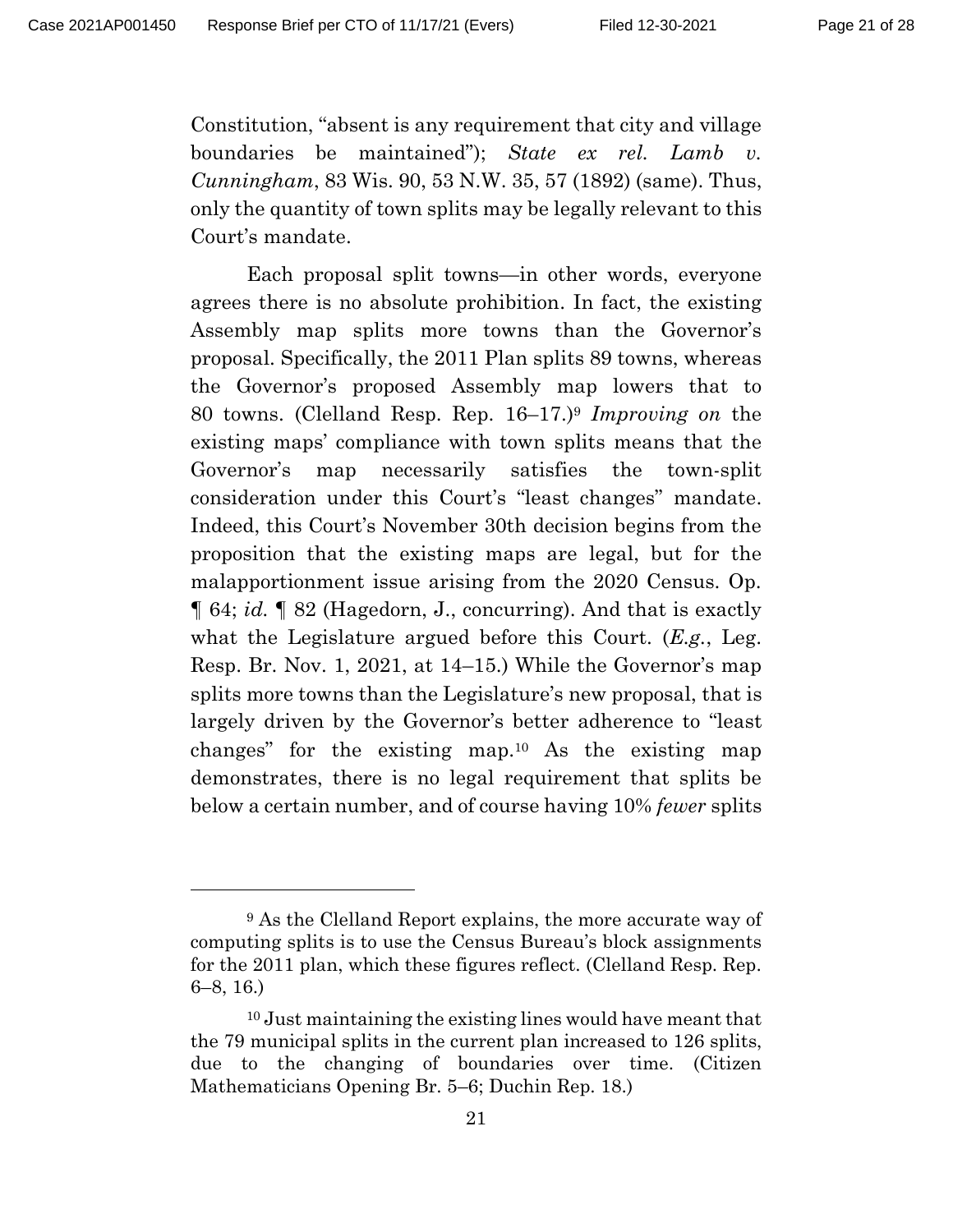than the existing map poses no legal problem. None of this alters the "least changes" analysis above. 11

\* \* \* \*

The Governor, better than any other party, has satisfied this Court's "least-changes" mandate, and has done so while complying will all other legal requirements. As a result, this Court should give effect to the criteria in its November 30th decision by implementing the Governor's Assembly and Senate maps.

**II. The Governor's congressional plan also outperforms on "least changes" and satisfies the other legal requirements, and so should be selected.**

## **A. The Governor's proposed congressional map outperforms on the key "core retention" measure.**

Again, the Court has mandated that the governing factor—and the one that the Court stated would preserve its neutrality—is "least changes." The Governor's proposed congressional map again outperforms all other proposals. Because that map complies with all other legal requirements, it should be selected under this Court's mandate.

The Governor's proposed congressional map significantly outperforms the Congressmen's proposal of Senate Bill 622. The Governor's proposal moves only 5.50% of the population or 324,415 people. (Clelland Initial Rep. 8; Clelland Resp. Rep. 10.) By comparison, SB 622 moves over a

<sup>11</sup> Although not legally required, the Governor's plans for the Senate and Congress also split equal or fewer towns than the existing plans. (Clelland Resp. Rep. 17.) And taking "municipal" splits as a whole, all of the Governor's plans improve upon the existing ones. (*Id.*)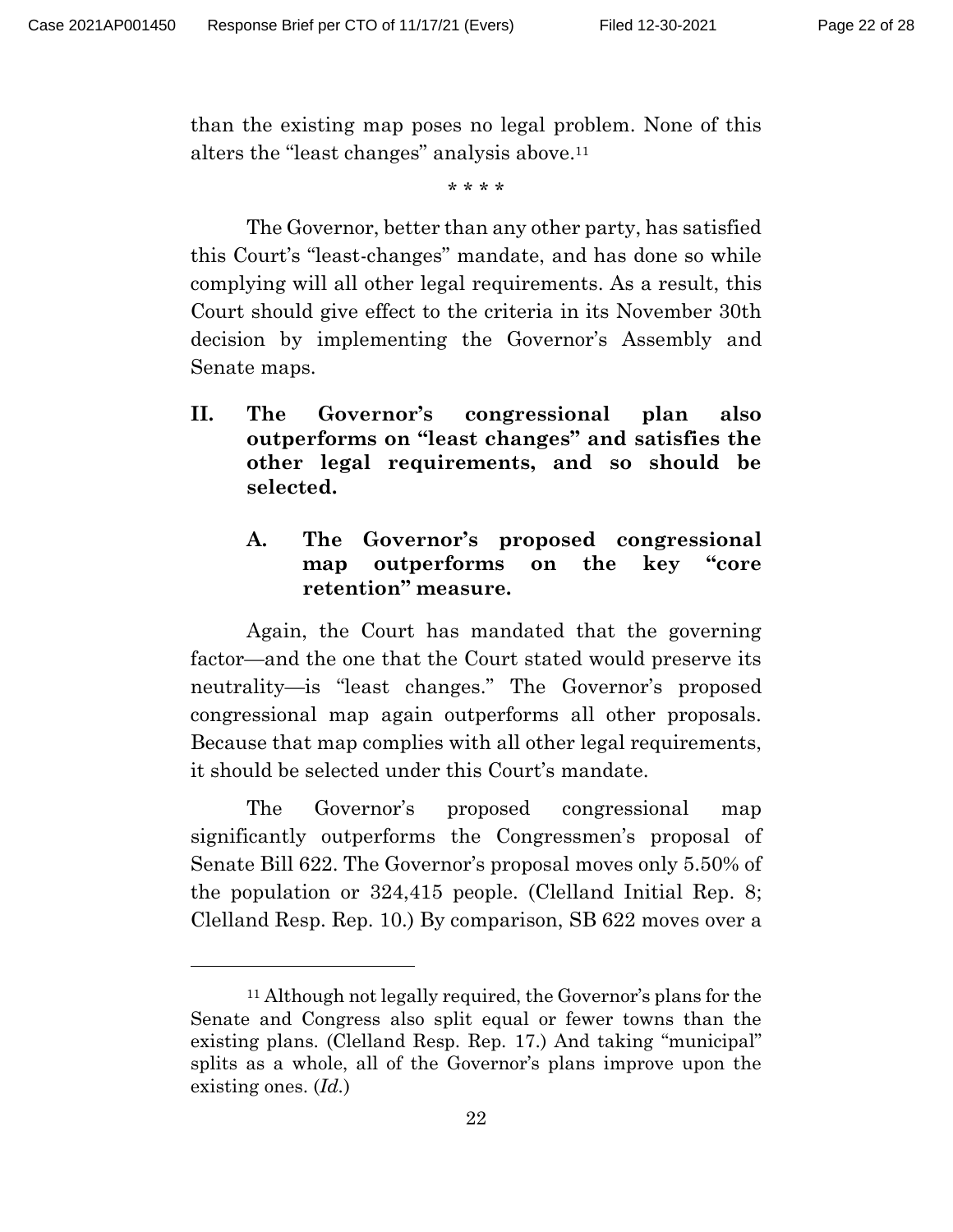one percent more—6.52% of people or 384,456 people. (*Id.*) That equates to moving over 60,000 more people than the Governor's map.

The various plans, in order of population moved from least to most, are as follows:

| <b>Congressional Proposals</b> | Percent of Population<br>Moved |
|--------------------------------|--------------------------------|
| Governor                       | 5.47%                          |
| Congressmen                    | 6.52%                          |
| Hunter                         | 6.9%                           |
| Citizen Mathematicians         | 8.5%                           |

(Clelland Initial Rep. 8; Hunter Opening, Ansolabehere Rep. ¶ 13; Citizen Mathematicians Opening, Duchin Rep. 13.) In addition, on an individual district level, the movement in a majority of districts is lower in the Governor's proposal than in the Congressmen's proposal. (Clelland Resp. Rep. 11.)

Appropriately, the Congressmen advocate for using the movement of people to measure "least changes." (Congressmen Opening Br. 20–21, 34.) Since its map underperforms on that undisputed measure, it cannot be selected under this Court's mandate. Again, the Congressmen's proposal moves 60,000 more people, or 18% more people, than the Governor's proposal. It is not "equally compelling" on the governing principle. Op. ¶¶ 83, 85 (Hagedorn, J., concurring).

And, as explained next, no other map is "necessary" under any binding legal requirement, meaning the exception to "least changes" under this Court's order does not apply. Op. ¶ 81 (Bradley, R., J.); *id.* ¶¶ 85, 87 (Hagedorn, J., concurring).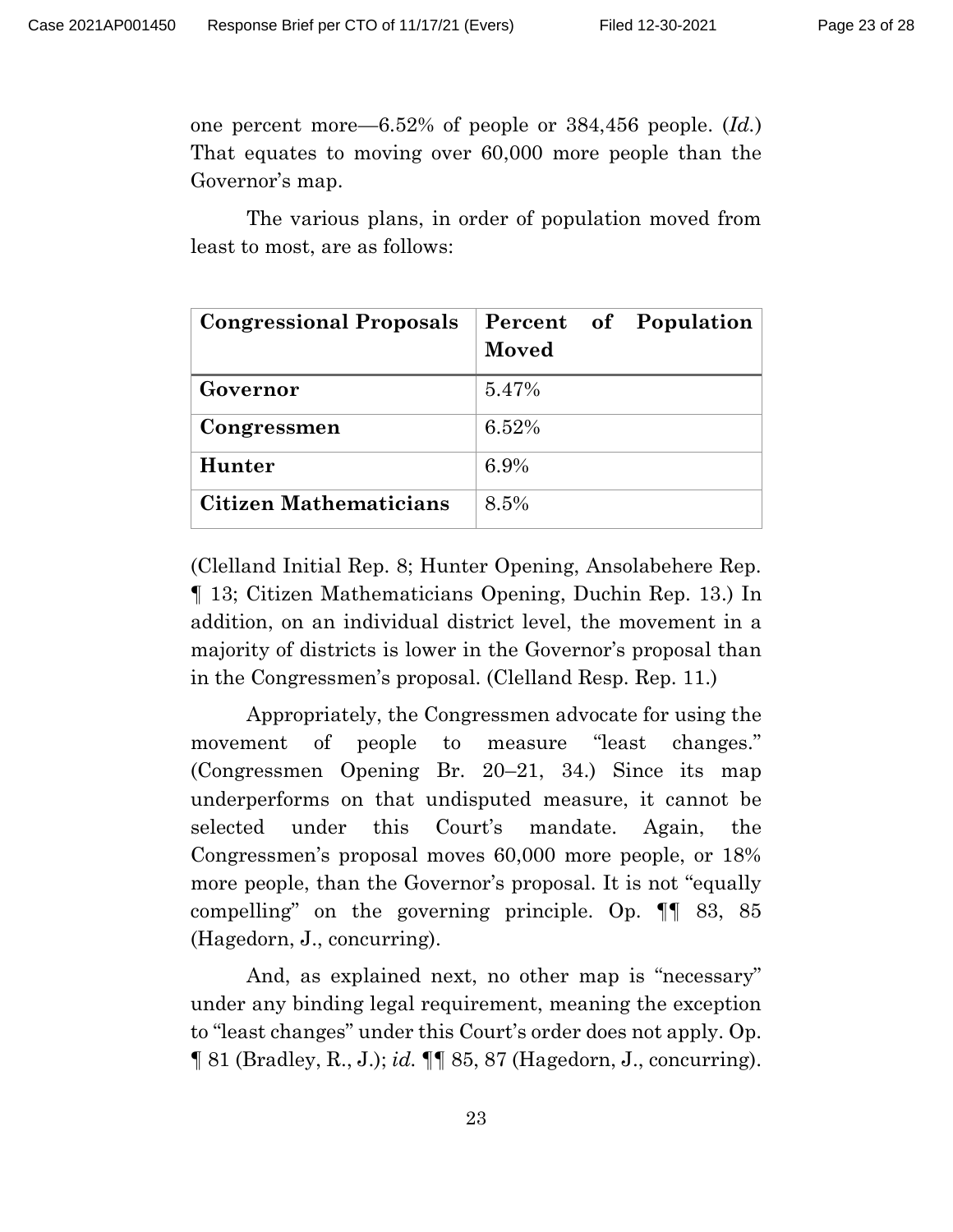## **B. The Governor's proposed congressional map complies equally well with federal law requirements as the Congressmen's map.**

First, under the one-person-one-vote requirement, a congressional map should have nearly perfect equality. *See Evenwel*, 136 S. Ct. at 1124. Both the Governor's proposal and the Congressmen's, in SB 622, equally comply with that requirement. Specifically, the Governor's proposal has the same deviation as the Congressmen's proposal—only one person. (Clelland Initial Rep. 7; Congressmen Opening Br. 28.)

Second, the maps must comply with the Voting Rights Act. Here, again, both the Governor's and the Congressmen's proposals satisfy it. Under the old maps, there was one majority non-white-voting-age-population (NWVAP) district, District 4. (*See* Congressmen Opening Br. 19–20.) Both proposals here retain District 4 as a NWVAP district, and do so nearly identically, with the Governor's proposal having a 52.95% NWVAP population and the Congressmen's proposal having a 52.45% NWVAP population. (Clelland Initial Rep. 10.) Thus, both proposals are equivalent for Voting Rights Act purposes.

These federal requirements do not move the needle. Rather, they demonstrate that it was possible to adhere to the "least changes" approach better than the Congressmen's proposal while equally satisfying federal law. This shows that the Congressmen's proposal may not be selected under this Court's mandate—there is nothing legally "necessary" about its departure from "least changes" as compared to the Governor's proposal. As a result, it does not "equally" satisfy this Court's mandate. Op. ¶ 81 (Bradley, R., J.); *id.* ¶¶ 85, 87 (Hagedorn, J., concurring).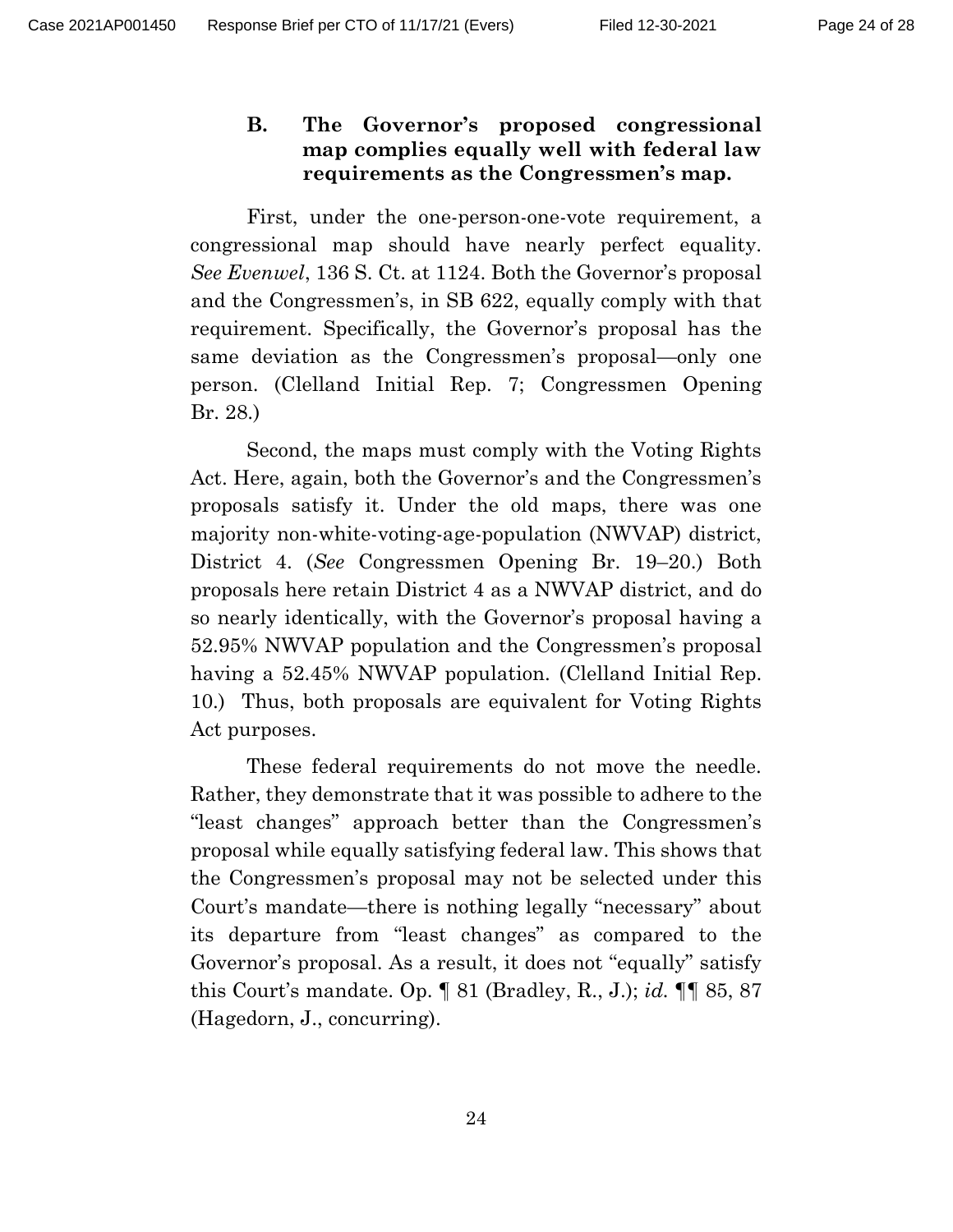## **C. The Congressmen's resort to non-legal justifications cannot support their departure from "least changes."**

Instead of pointing to legal requirements, the Congressmen attempt to justify their map based on policy choices—something this Court ruled it would not enter into. Op. ¶ 81 (Bradley, R, J.); *id.* ¶ 85 (Hagedorn, J., concurring). The Congressmen's resort to non-legal considerations should therefore be rejected because its map does not perform nearly as well as the Governor's on what is mandated.

For example, the Congressmen argue in favor of major changes that their proposed plan makes to District 3, (Congressmen Br. 14–15), which moves almost 240,000 people in and out of the district, even though District 3 was only 3,779 people under ideal population. (Schreibel Rep. Ex. 3 at 2–3.) This is completely inconsistent with a least changes approach to districting.

The Congressmen spend a good deal of energy explaining how their proposed plan attempts to minimize county and municipal splits. (Congressmen Br. 31–44.) However, there is no constitutional provision or statute that restricts splits in congressional maps. A plain language reading of the constitution shows it covers only Assembly districts: "The members of *the assembly* shall be chosen biennially, by single districts, . . . such districts to be bounded by county, precinct, town or ward lines." Wis. Const. art. IV, § 4." This requirement cannot be imported here as legal justification—it does not apply—and this Court's November 30th mandate does not allow it to be used to deviate from "least changes." <sup>12</sup> Splits are irrelevant because the Congressmen have failed to adhere to "least changes" unless

<sup>12</sup> Compactness also does not justify the Congressmen's departure because it does not apply to congressional districts.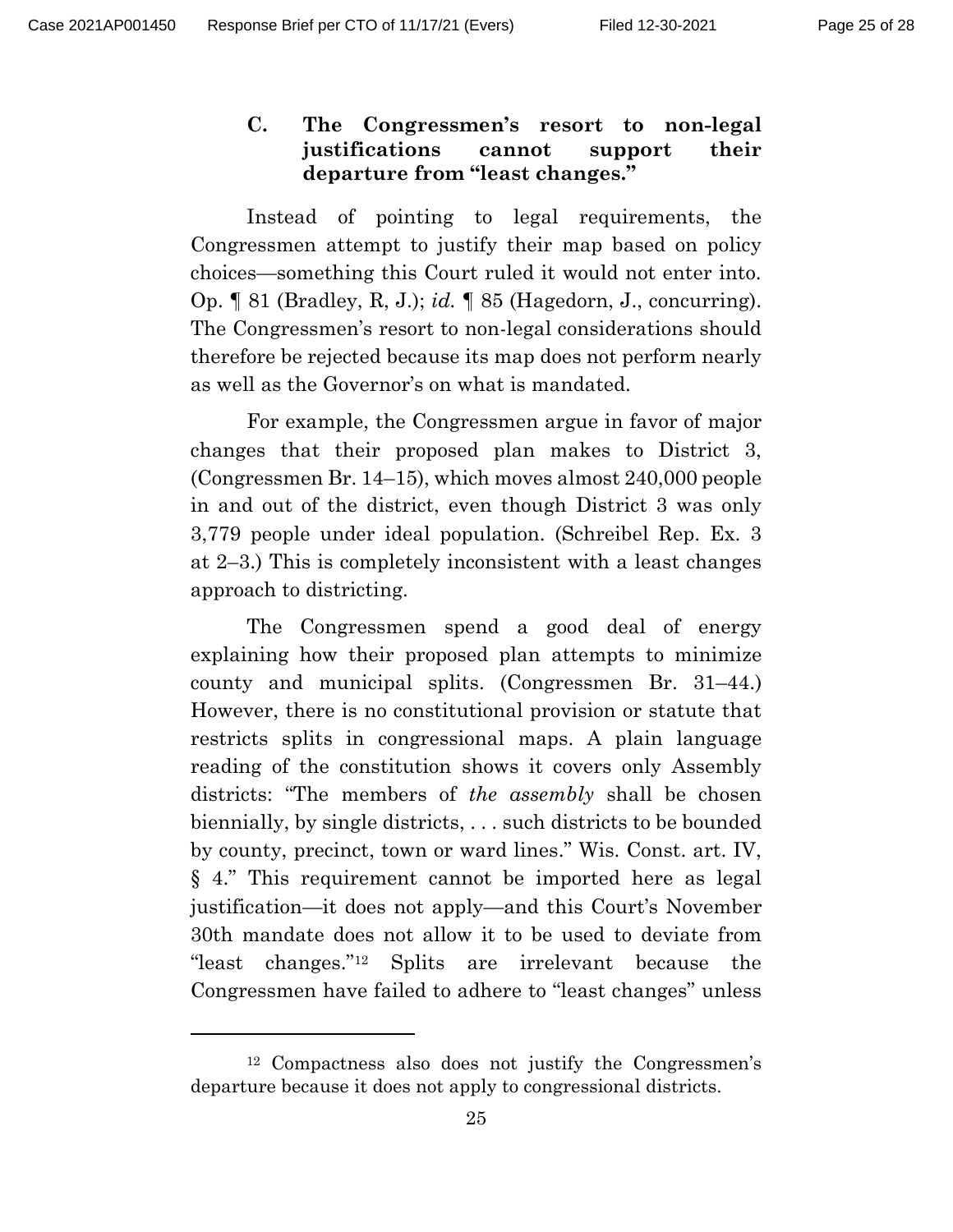*legally necessary* to act otherwise. The Congressmen's proposal should be rejected.

For the sake of completeness only, it bears mentioning that the Governor's proposal contains only 12 county splits, which is the same as in the last plan; the Congressmen's proposal contains 10 county splits. (Clelland Initial Rep. 13; Schreibel Rep. 31.) There is nothing out of the ordinary about the Governor's proposed plan on this measure, even if it did apply to congressional maps.

\* \* \* \*

The Governor's proposed maps clearly outperform on this Court's mandated "least changes" approach. No other maps are their equal. Since the Governor's maps comply with all other legal requirements, they should be selected under this Court's prior ruling.

#### **CONCLUSION**

The Court should adopt the Governor's proposed maps under the criteria stated in the November 30th decision.

Dated this 30th day of December 2021.

Respectfully submitted,

JOSHUA L. KAUL Attorney General of Wisconsin

akusa

ANTHONY D. RUSSOMANNO Assistant Attorney General State Bar #1076050

BRIAN P. KEENAN Assistant Attorney General State Bar #1056525

Attorneys for Governor Tony Evers

26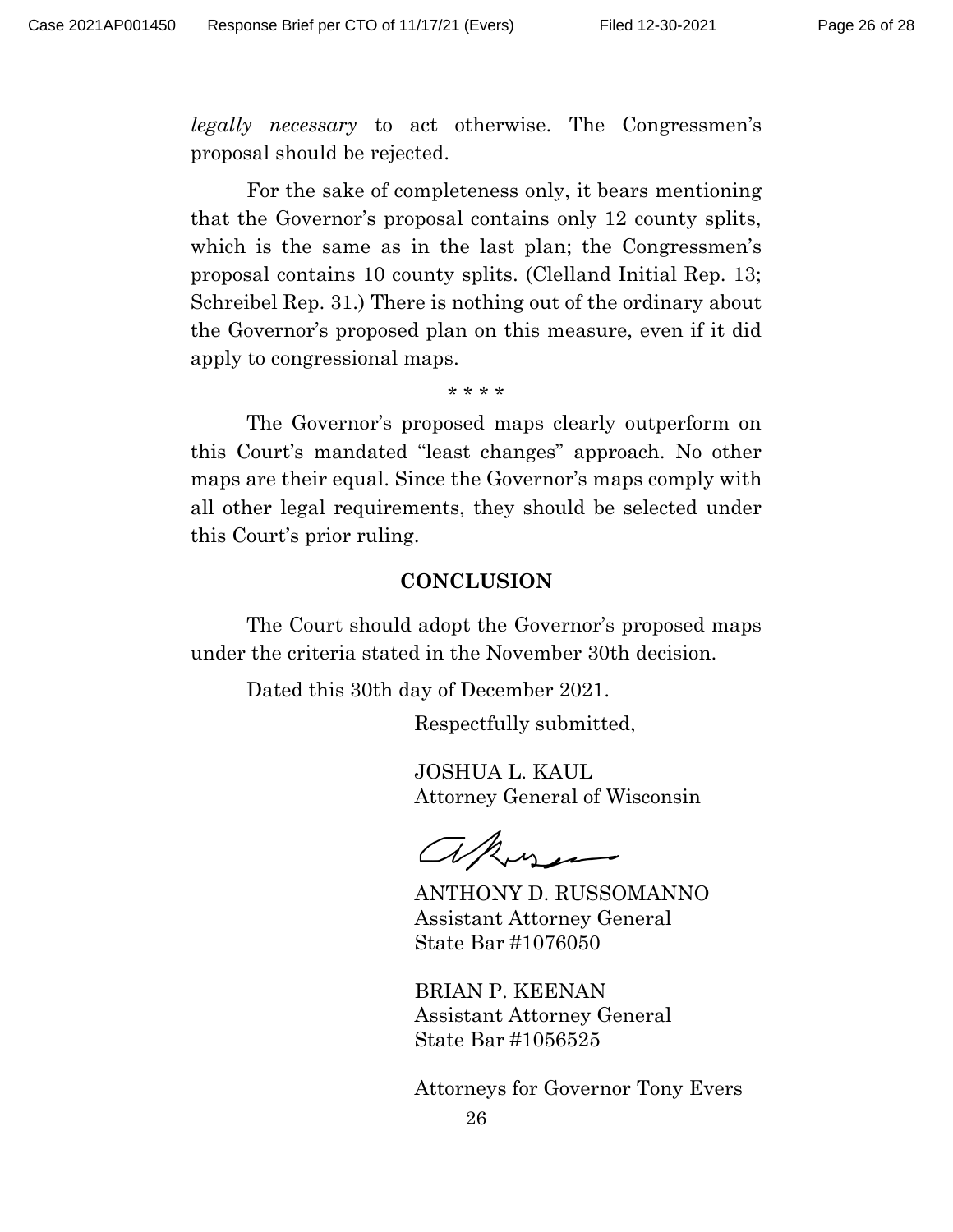Wisconsin Department of Justice Post Office Box 7857 Madison, Wisconsin 53707-7857 (608) 267-2238 (ADR) (608) 266-0020 (BPK) (608) 294-2907 (Fax) russomannoad@doj.state.wi.us keenanbp@doj.state.wi.us

Page 27 of 28